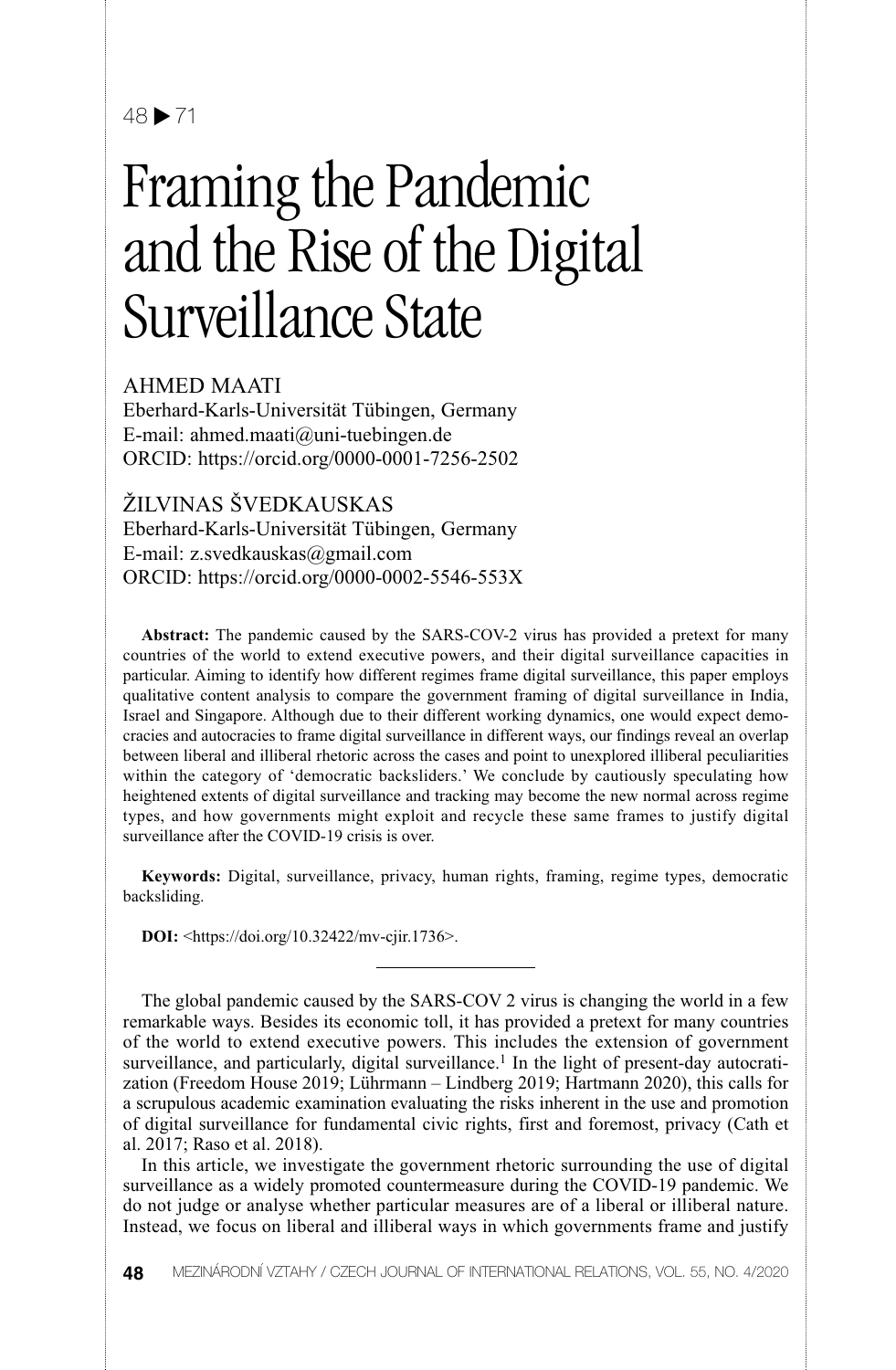digital surveilance. By drawing on rhetorics, we also seek to contribute to this special issue by providing a better understanding of whether, where, and how COVID-19 may practically blur the border between liberal and illiberal politics. Since the literature on crisis communication (Coombs 2010; Schwarz et al. 2016) suggests that talking about and responding to a crisis are intimately intertwined, our framing analysis is a step toward better understanding the future of liberalism after the COVID-19 crisis.

Although due to their different working dynamics, one would expect democracies and autocracies to frame and justify the extension of their surveillance in different manners, the literature on emergency politics as well as historical precedents, such as the rise of Nazism in the Weimar Republic (Agamben 2005), illustrates that crises can facilitate an emergence of illiberal discourses in democracies as well. Additionally, the accumulation of cases that could be labelled as "soft" or "competitive" autocracies (Levitsky – Way 2010) and debates about the coming of a new international order set to replace the liberal international order – the ideational and normative project led by the United States after the end of the Cold War (Walt 2011; Alcaro 2018; Makarychev 2020) – further complicate the expectations one may have towards how different regimes would "speak" about digital surveillance.

Whereas differences in the framing of digital surveillance might be clearer between consolidated autocracies and consolidated democracies, democratic "backsliders" and "soft" autocracies can exhibit overlaps in the ways they frame and justify digital surveillance. To test this, we ask how "soft" autocracies and democratic "backsliders" frame digital surveillance during the COVID-19 crisis and whether these different regimes do so differently.

We present an explorative analysis of three cases: Israel, India and Singapore. To answer the questions posed above, we follow framing theory and do two things. First, we investigate and compare how each of these governments talks about the "problem" – the pandemic – and the corresponding digital surveillance policy actions. To establish a benchmark for comparison, we draw from theoretical literature to define relevant liberal and illiberal rhetorical components. Second, we investigate different combinations of these elements and the frames they produce in each of our cases. In doing both, we analyse official government statements using tools of qualitative text analysis. Our findings reveal an overlap between liberal and illiberal rhetoric across cases and point to unexplored illiberal peculiarities within the category of democratic "backsliders". We conclude by discussing the relevance of this variation within and across regime types. We then speculate about how digital surveillance may become the new normal and how governments might exploit and recycle the same frames to justify digital surveillance after the COVID-19 crisis is over.

#### **THEORETICAL EXPOSITION: SPEAKING LIBERALLY, SPEAKING ILLIBERALLY**

In defining liberal and illiberal rhetoric, which are central to our investigation, we subscribe to the position expressed by Philippe Schmitter, who pointed out that *"liberalism, either as a conception of political liberty or as a doctrine about economic policy, may have coincided with the rise of democracy. But it has never been immutably or unambiguously linked to its practice"* (1995). Based on his analysis, we believe that some of the mainstream political science literature has put too much stress on interlinkages between democracy and liberalism, arguing that liberalism is inseparable from a strong consolidated democracy (Schedler 2013; Freedom House 2014). While these claims apply to a few contemporary cases, historical precedents and the present-day accumulation of illiberal, defective democracies, or democracies "with adjectives" (Collier – Levitsky 1997; Merkel 2004) complicate this picture.

Thus, following Schmitter's line of argument, we treat democracy and liberalism as two distinct phenomena. For the purpose of our analysis, the former represents a regime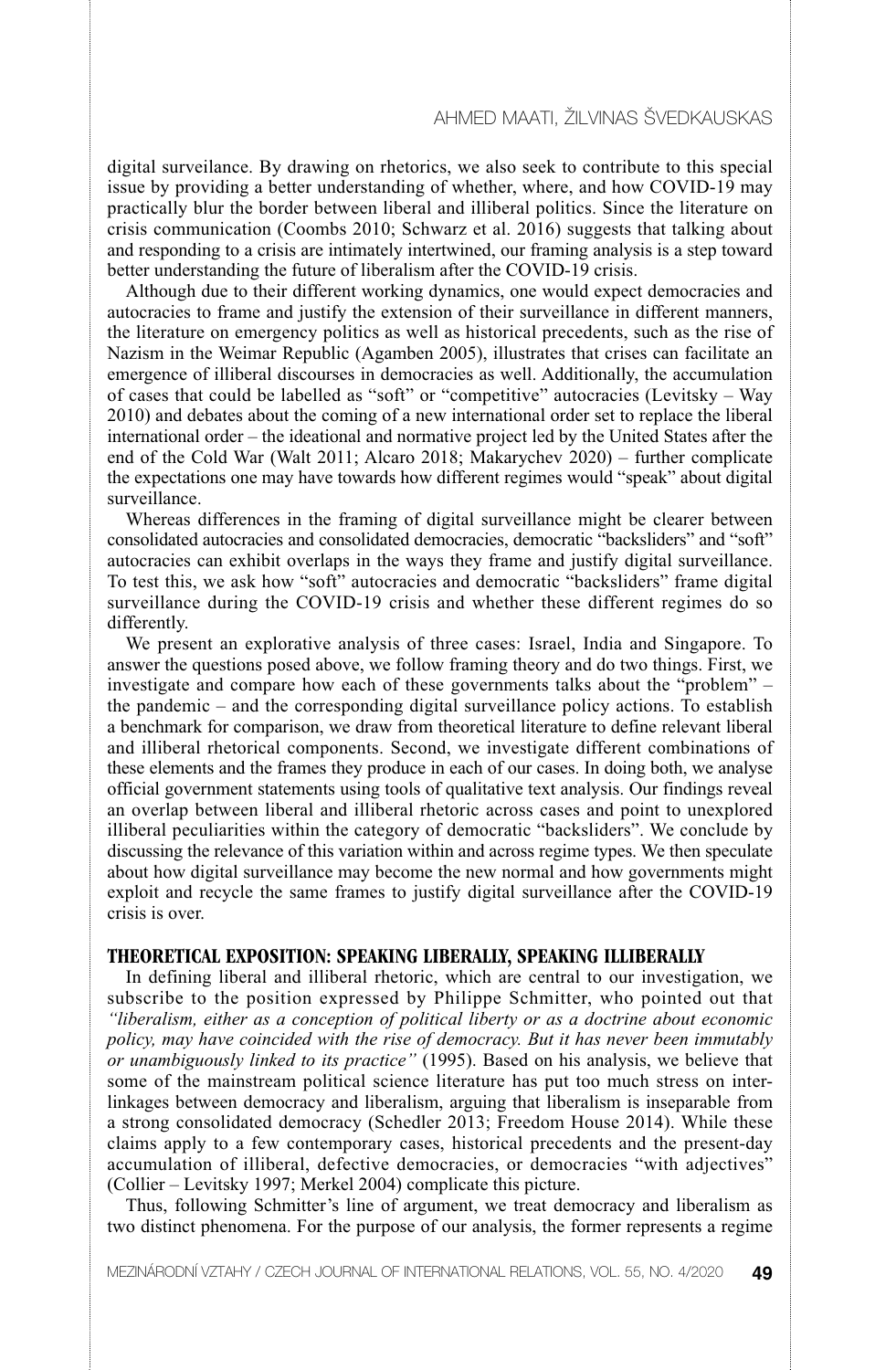type, rules about *"who gets what, when, how"* (Laswell 1936) or *"the formal and informal organization of the center of political power, and of its relations with the broader society"* (Fishmann 1990: 428), whereas we understand the latter as a political *Weltanschauung*, an ideology, and an overarching normative system of values and beliefs about how society and government *ought to be* organised, rather than an objective representation of it (Stråth 2013). Thus, by aiming to locate and compare liberal and illiberal framing justifying digital surveillance, we take interest in the deeper normative visions of the regimes under our scrutiny, and their ideas about the underlying relationship between individuals, society and government, which are exposed by the corona crisis and locatable in their crisis communication. This follows from the lessons that students of international crisis communication are well aware of. The way in which political regimes, like other organizations, perceive and practise crisis communication, the way they "co-create" the meaning of crisis, is intimately contingent on values. In our case, liberal and illiberal values shape the regime's perception, communication, and behaviour in the face of a crisis (Schwarz et al. 2016: 3; Coombs 2010: 19).

Liberalism has meant different things to different scholarly fields at different historical junctures. As argued by Michael Freeden and Marc Stears, it is thus *"not a single phenomenon, but an assembly of family resemblances, with a rich and complex historical story and with numerous contrasting contemporary formations"* (2013: 330). For instance, to economists, liberalism refers to the school of thought that crystallized in the 19<sup>th</sup> century around the works of Adam Smith (1776), which were broadly centred around individual freedom to participate in a competitive market economy. Various scholars have later turned Smith's legacy into different economic sub-doctrines (see von Mises 1912; Hayek 1944; Friedman 1962). For scholars of international relations, liberalism refers to both a theory explaining international relations, and a world order in which economic interdependence gave rise to political interdependence and the creation of multilateral organizations to govern the international sphere (Keohane – Nye 1989; Moravcsik 1997).

Here we focus primarily on political liberalism with roots in the works of political theorists like John Locke, John Stuart Mill, and John Rawls. These thinkers stressed individual rights to act as political subjects rather than objects, and called for respect of civic and human rights. Based on their work, despite different meanings that liberalism had for different scholars across various academic fields, at least three common denominators of liberalism and liberal rhetoric can be identified. First, liberalism is a socio-economic and political ideology that is centred on individualism; that is, that the individual, and her freedom, welfare, wellbeing, and interests are the normative reference points of all political and social organization (Mill 1859).<sup>2</sup> As formulated by Mill, "free development of individuality" should be prioritized, since human growth is primarily facilitated by the exercise of natural individual mental and moral capacities. Second, liberalism stresses the importance of civic rights and freedoms, including freedom of expression and freedom of participation in collective decision making (Berlin 1979). Going all the way back to John Locke, liberal thinkers have tied the legitimacy of the government with the consent of the people and considered individual civic and human rights to be derived from the natural state, where equality between individuals has been assumed to prevail (Locke 1947 [1689]). In a similar vein, for John Rawls, liberalism is conceived as an *ethical* theory which prioritizes the interests of individuals as autonomous, rational and purposive agents capable of collectively seeking the common good rather than solely striving for the fulfilment of particularistic personal interests (2005). Finally, in the liberal vernacular governments and states are both necessary and – if left unchecked – perilous. They have to protect the socio-political and economic order to secure individualism, the free market, and freedoms; at the same time, the role of the state needs to be balanced and constrained so as not to infringe on these same individual rights (Paine 1776; Rawls 2005).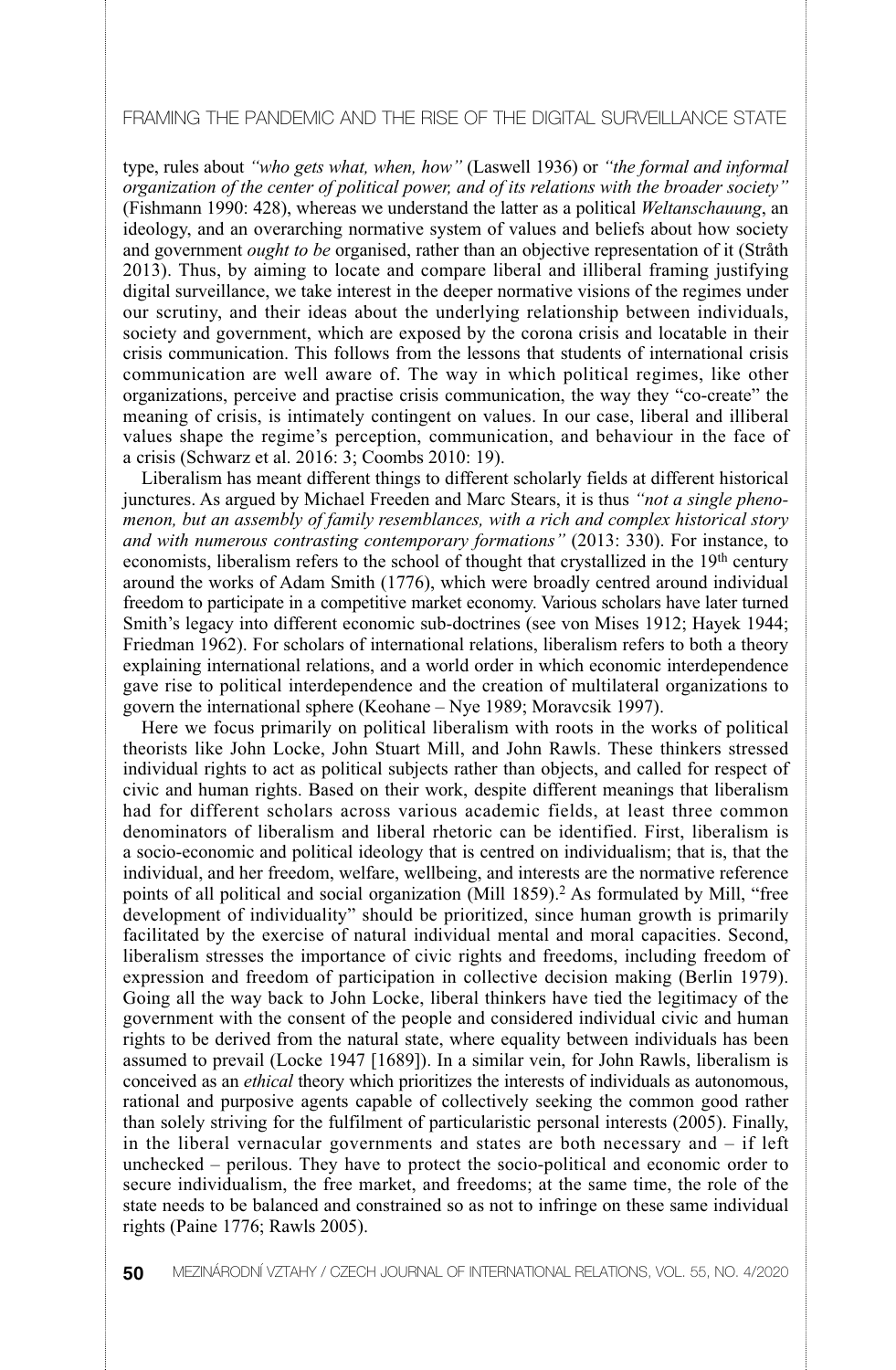The aforementioned values are of an overlapping and sometimes of a contradictory nature; they also vary regionally and in their classic and modern liberal interpretations (Börzel – Zürn 2020). Moreover, all of them, individually and collectively, have suffered many attacks and false intellectual appropriations (Freeden – Stears 2013: 330). However, it is largely agreed that these contested values in the multiplicity of their interpretation form the core of the liberal *Weltanshaaung*, and thus should be detectable in any form of contemporary liberal rhetoric.

Following the aforementioned discussion, in this paper, we expect liberal rhetorical elements to be *those which stress the perpetuation or protection of individual civic rights and liberties, stress the right of individuals to question, participate in, or influence government policy, and emphasize the inclusion of different individuals regardless of ethnic, linguistic, religious, or other differences*.

Illiberalism and the tradition of illiberal rhetoric, on the other hand, can be traced all the way back to *The Prince*, a classical 16th century political treatise by Niccolò Machiavelli, a diplomat and statesman of the Florentine Republic under Medici rule. Machiavelli is known for describing political power as the end goal of politics and propagating an "all means necessary" approach for maintaining it (2008 [1532]). Arguing along similar lines, the works of Carl Schmitt, probably one of the most prominent critics of liberalism, are by far the most informative about characteristics of illiberal rhetoric. Previously used to justify political reforms in Nazi Germany, they are contemporarily utilized by populist and undemocratic political actors around the world.

One of the main tenets of Schmitt's thought is that politics are defined by an ontological friend-enemy distinction. Enemies are never individuals but are collective, and thus Schmitt criticized liberalism for overlooking the inherent inequality of politics, arguing that friends cannot be treated equally to enemies (1932). Schmitt formulated a theory of plebiscitary authoritarianism in which political order is assured by a connection between a sovereign leader and a united people, relying on an almost mystical bond between the two (Lewis 2020). Therefore, once entrusted with power by the people, Schmitt's leader does not seek to consult or deliberate, but rules at his own discretion.

Arguing against individualism and pluralist freedom of opinion, Carl Schmitt propagated a "moral hegemony of the majority" (Lewis 2020). Contrary to liberal deliberation, Schmitt's *"sovereign is he who decides on the exceptional case"* (Schmitt 1922). Ascribing this freedom of political choice to a sovereign, Schmitt's political theory is profoundly anti-universalist and anti-cosmopolitan, as he stands against the "spacelessness" which he asserts to be the essential feature of the liberal order (Lewis 2020). The same conflict also plays out today on global and domestic stages, where liberal internationalists clash with illiberal nationalist and populist political forces, which is exemplified by the contentious relations between the European Union and populist far-right political parties, and between transnational institutions and strongman political leaders like Xi Jinping, Vladimir Putin or Viktor Orbán.

Based on the aforementioned traits of illiberalism, for our inquiry we expect illiberal rhetorical elements to be those which *stress conflict, define collective enemies, support a normative hegemony of the majority, emphasize the decision-making sovereignty of a leader or a small clique over deliberation and participation, and perpetuate an antiuniversalist and anti-internationalist rhetoric*.

#### **FRAMING THE PANDEMIC AND DIGITAL SURVEILLANCE**

Used in studies of agenda-setting, social movements, and public policy, the concept of framing has aimed to give us a better understanding of how, when faced with uncertainty, different actors will seize on different elements and linkages to construct diverging views of reality (Rein – Schon 2013). In the words of Anthony Zito, much emphasis has been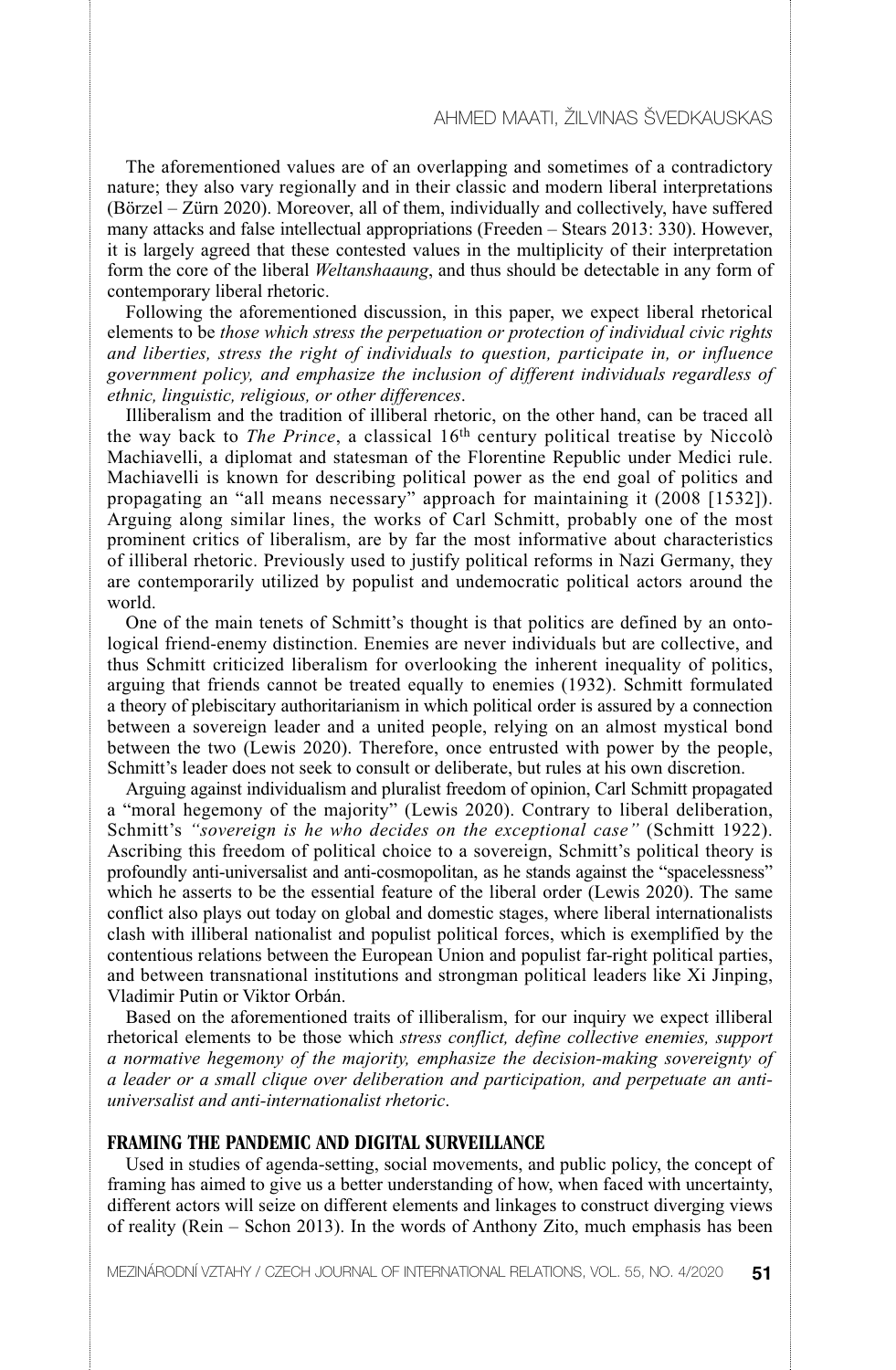put on "how people key on specific elements of an event to understand what is going on and how they should behave" (2011: 3).

According to Martin Rein and Donald Schon, the first step in framing involves a *policy debate* in which different policy contestants seek to prevail with their policy story frames, including rhetorical persuasion, evidence, and symbols. In the second step come *action frames*, which are focused around the debate over policy practice in which actors argue and develop policy stories that influence the creation of procedures and policy instruments (1993). Similarly, scholars studying social movements provide a tripartite typology. First comes the *diagnostic* framing of current events, which seeks to discredit the prevailing framing and offer a new interpretation. Second, *prognostic* framing involves the rhetorical construction of a solution to the problem. Finally, *motivational* framing focuses on the conceptualization that triggers people to join the social movement (Snow – Benford 1988).

Looking at these different strands of literature, we identify two consistent stages of framing: one component diagnoses the situation (*diagnostic frames*), and the other describes the treatment recommendation (*action frames*). As Robert Entman summarizes, it *"involves selection and salience. To frame is to select some aspects of a perceived reality and make them more salient in a communicating text, in such a way as to promote a particular problem definition, causal interpretation, moral evaluation, and/or treatment recommendation for the item described"* (1993: 52). In turn, we further focus on policy story/diagnostic and policy action/prognostic subframes, which can be combined to "speak" to citizen audiences about the nature of COVID-19 as a problem, and digital surveillance as a corresponding policy prescription. In our analysis, we firstly aim to provide an answer to the *how* question and locate and explicate how diagnostic and prognostic subframes materialize empirically. In the second step, following the tenets of framing theory, we explore different combinations of these elements and the frames they produce in each of our cases.

Building on previously provided characterizations of liberal and illiberal rhetoric and recent literature, we discern seven pairs of liberal and illiberal rhetorical components as theoretically mutually exclusive dichotomies (see Table 1).

We expect to detect these elements while analyzing statements of different political regimes when they justify the use of digital surveillance in the face of COVID-19. First, concerning the policy story of the public health threat itself, we expect liberal framing to be inclusive, and to portray the virus as an indiscriminate threat along the lines of the United Nations Development Program (1994), stress universal individual rights to health, and thus not make any distinctions based on social identities. In contrast, illiberal framing should portray the pandemic as especially threatening to a particular national, ethnic, or religious majority, or any other identity-based majority. As explicated by Mehmet Efe Caman's study on the framing of human rights violations in Turkey, the majority can be loosely defined by othering and singling out of any group opposing the regime's policy story and by portraying it as a threat to the majority (2019).

As students of decision-making and international relations may expect, illiberal framing should also engage in blame-shifting by portraying regional and international relations and interdependencies, rather than environmental, biological or governance factors, as the root causes behind the pandemic (Hood 2002; Bartling – Fischbacher 2012; Heinkelmann-Wild – Zangl 2019). It can even formulate demands for retribution, mobilizing nationalistic discourse and seeking for a "rally round the flag" effect, as exemplified by Amanda Woode's research on framing of the electricity crisis in Central Asia (2014). In contrast, liberal framing of the pandemic should embrace aspects of international interdependence at the origins of the crisis, portray it as an issue of international governance, and call for heightened international cooperation, whether bilateral, multilateral or facilitated by international organizations (Keohane – Nye 1989; Moravcsik 1997; Barnett –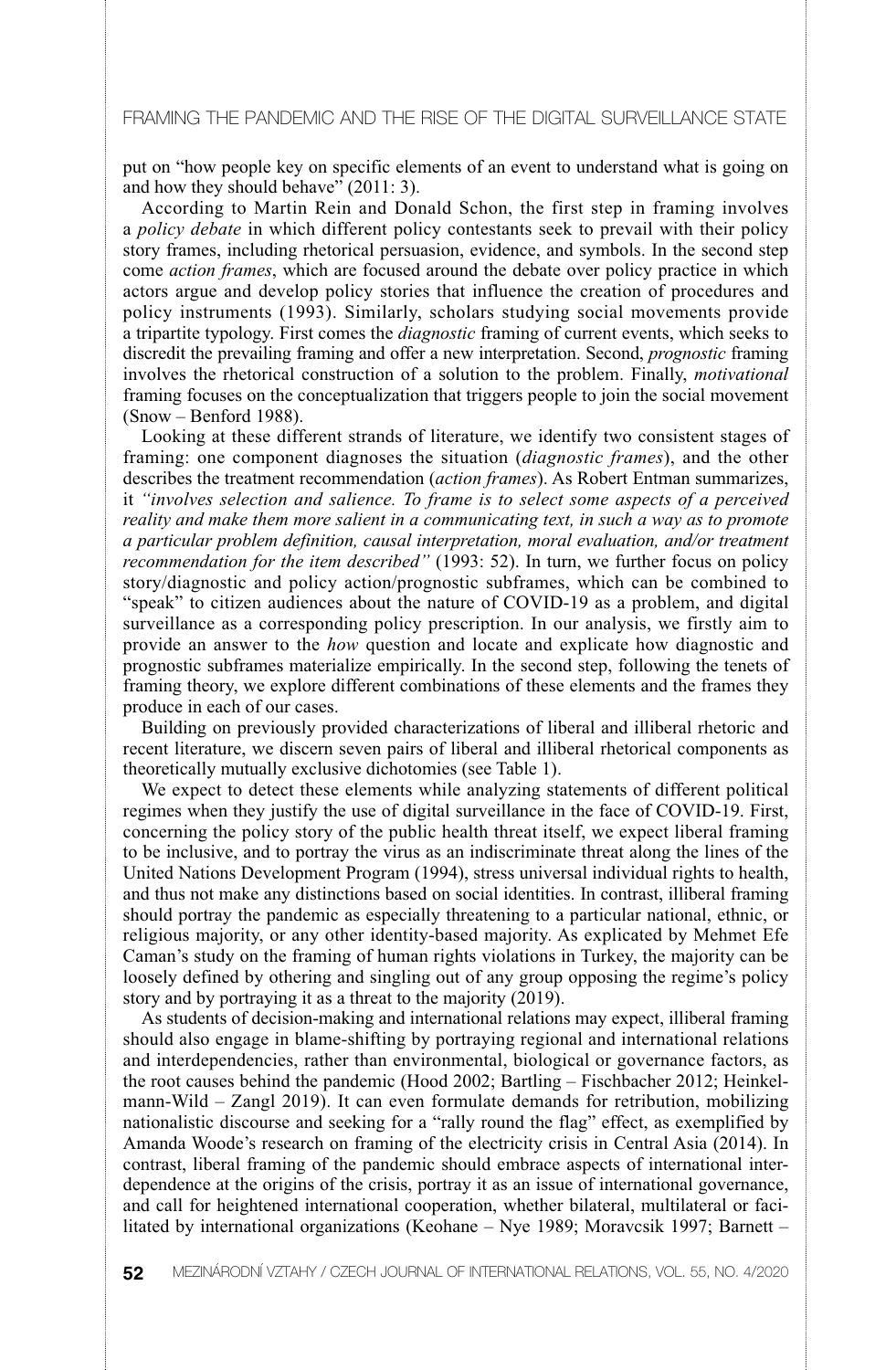| Policy story/diagnostic subframes<br>(What sort of a problem is COVID-19?)<br>Whom does it endanger?)             |                                                                                                                           | <b>Action/prognostic subframes</b><br>(How is digital surveillance justified?<br>What sort of a measure is it?)        |                                                                                   |
|-------------------------------------------------------------------------------------------------------------------|---------------------------------------------------------------------------------------------------------------------------|------------------------------------------------------------------------------------------------------------------------|-----------------------------------------------------------------------------------|
| <b>Liberal</b>                                                                                                    | <b>Illiberal</b>                                                                                                          | Liberal                                                                                                                | <b>Illiberal</b>                                                                  |
| Indiscriminate<br>threat<br>(UNDP 1994)                                                                           | Othering/exclusive<br>majoritarianism<br>(Schmitt 1922;<br>Caman 2019)                                                    | Deliberation and<br>participation<br>(Locke 1947 [1689];<br>Mill 1859; Berlin 1979;<br>Rawls 2005)                     | Sovereign regime<br>action<br>(Schmitt 1922;<br>Makarychev 2020)                  |
| International<br>interdependence<br>$(Keohane - Nye)$<br>1989; Moravcsik<br>1997; Ikenberry<br>2009; Alcaro 2018) | International blame-<br>shifting (Hood<br>$2002$ ; Bartling $-$<br>Fischbacher 2012;<br>Woode 2014;<br>Heinkelmann-Wild - | Individual freedoms<br>and rights (privacy)<br>(Locke 1947 [1689];<br>Mill 1859; UDHR<br>1948; ICCPR 1966)             | Pandemic response<br>over individual<br>freedoms (Schmitt<br>1992)                |
| The pandemic<br>falls within<br>"normal" politics                                                                 | Zangl 2019)<br>A securitized<br>pandemic (Wæver<br>2012; Balzacq 2010;                                                    | International/regional<br>endorsement<br>(Finnemore – Sikkink)<br>1998; Barnett $-$<br>Finnemore 1999;<br>Alcaro 2018) | Inspired by<br>authoritarian gravity<br>centres (Kneueur and<br>Demmelhuber 2016) |
|                                                                                                                   | Watson 2012)                                                                                                              | Admits criticism<br>$(Börzel - Zürn 2020)$                                                                             | Delegitimizing critics<br>(Lewis et al. 2018;<br>Caman 2019)                      |

*Table 1 Pandemic Subframes*

Finnemore 1999; Ikenberry 2009). In the words of Riccardo Alcaro, liberal speakers should acknowledge that *"states are members of an international society rather than isolated units"* (2018) and that this creates mutual responsibilities in the face of the pandemic to further engage with other players of the international system rather than self-isolate.

Whereas it is not always illiberal to speak about or diagnose a situation as a security threat, diagnosing a public health issue – in this case, the COVID-19 pandemic – as a security threat, to our reading, is an instance of illiberal rhetoric. Following Scott Watson (2012), we believe that securitization and framing are substantively similar research programmes. We thus expect that diagnosing the pandemic as a security threat may lead to an illiberal framing of digital surveillance measures. The literature on securitization suggests that by securitizing an issue, and constructing it as a security threat, decision makers are able to envision "extraordinary" measures (Wćver 1993).

Metaphors, images, and emotions are contextually and purposefully mobilized by political actors to prompt sensations and intuitions on the part of an audience towards a particular event, individual, or group with a view of awakening an "aura of unprecedented threatening complexion" around it, implicating that an unprecedented political act is needed to block its development (Balzacq 2009: 63). The literature on the matter has compiled an impressive number of case and comparative studies on the global war on terror, migration, minority groups and other topics, illustrating how securitization leads to policy measures clashing with liberal ideals of individual autonomy, civic and human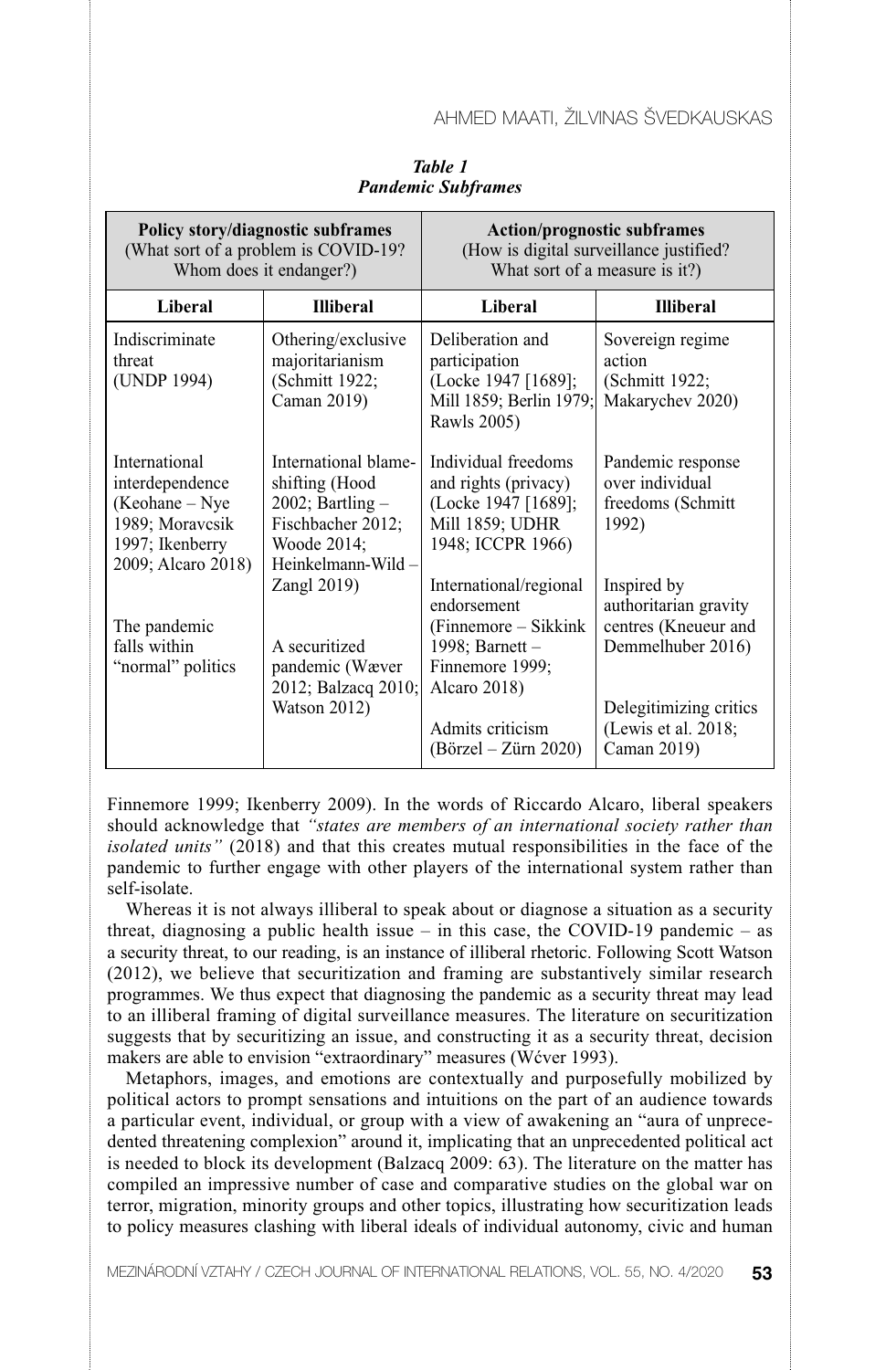rights, the idea of deliberation and the political consent of the people (see for instance Balzacq 2010; Donnelly 2013; van Baar et al. 2019).

In contrast to securitization, we envision a "de-securitized" diagnosis of the pandemic on the liberal side of the nexus. We use it to test if such a subframe that presents COVID-19 as something that should not derail "politics as usual" and stresses the organization of the "normal" political cycle, appears at all and whether it actually stands in contrast with attemps to securitize the pandemic.

Concerning action subframes, we expect governments to talk about digital surveillance differently as well. Liberal subframes will focus on deliberation and participation aspects in introducing surveillance measures (Mill 1859; Berlin 1979). Among individual freedoms and rights, privacy will be highlighted and, in the light of international human rights instruments (UDHR 1948; ICCPR 1966), liberal framing will stress the proportionate and non-transgressive nature of the digital surveillance measures applied. It will also frame it as corresponding to prescriptions of international liberal institutions like the World Health Organization and good practices of regional groupings (Finnemore – Sikkink 1998; Barnett – Finnemore 1999; Alcaro 2018). Finally, liberal subframes admit and engage with the criticism voiced towards digital surveillance, since, as Tanja Börzel and Michael Zürn argue, criticism from the "inside," enabled by the guarantee of the freedoms of thought and speech, constitutes an integral part of – what they define as – the liberal script (2020).

On the other end, illiberal subframes ought to justify digital surveillance by sovereign privileges of the government to act swiftly according to its judgment, and contrast it with the indecisiveness of liberal deliberation (Schmitt 1922). Unlike liberal framing, they should oppose prescriptions stemming from the international community and speak about the COVID-19 response measures as a matter of the regime's "illiberal freedom of choice" (Makarychev 2020). This also implies that the illiberal pandemic framing should prioritize the pandemic response over any individual rights. Illiberal subframes can identify digital surveillance as an international practice worth imitating, but are more likely to refer to digital surveillance cases in so-called illiberal authoritarian "gravity centres," illiberal capitalist autocracies facilitating the diffusion of illiberal norms and practices in their respective regions (Kneueur – Demmelhuber 2016). Finally, following Carl Schmitt, we expect illiberal framing to seek for a hegemony of ideas and values and thus not tolerate opponents of digital surveillance, but aim to delegitimize them by discursively marginalizing critics by portraying them as the internal "fifth column" that is antagonistic to the interests of the state (Lewis et al. 2018).

Table 1 and the discussion above map our theoretically-informed understanding of how liberal and illiberal rhetoric surrounding digital surveillance *may* sound in the face of the corona crisis. After the presentation of our case selection and methodological approach, we test to what extent these frames are relevant in individual cases and explicate where and how liberal and illiberal subframes complement one another to form complete liberal, illiberal, and mixed frames.3

#### **CASE SELECTION: THREE OF A KIND**

Despite their many differences, Israel, India, and Singapore share remarkable features, but differ in their political regimes. All of our cases have been similarly hit by the SARS-COV-2 virus and have employed similar digital surveillance measures to respond to it. They have all been using and developing various digital tools before the pandemic and they all enjoy very diverse societies.4 On the other hand, Singapore differs from the other two in its regime type – authoritarianism.

Israel and India are both democratic "backsliders" but at different stages. Singapore is a dominant party autocracy which, despite allowing for a level of political pluralism, does not achievethe procedural minimum of democracy (Dahl 1973). Various indices testify to this. Freedom House's "Freedom in the World" report (2020) categorizes both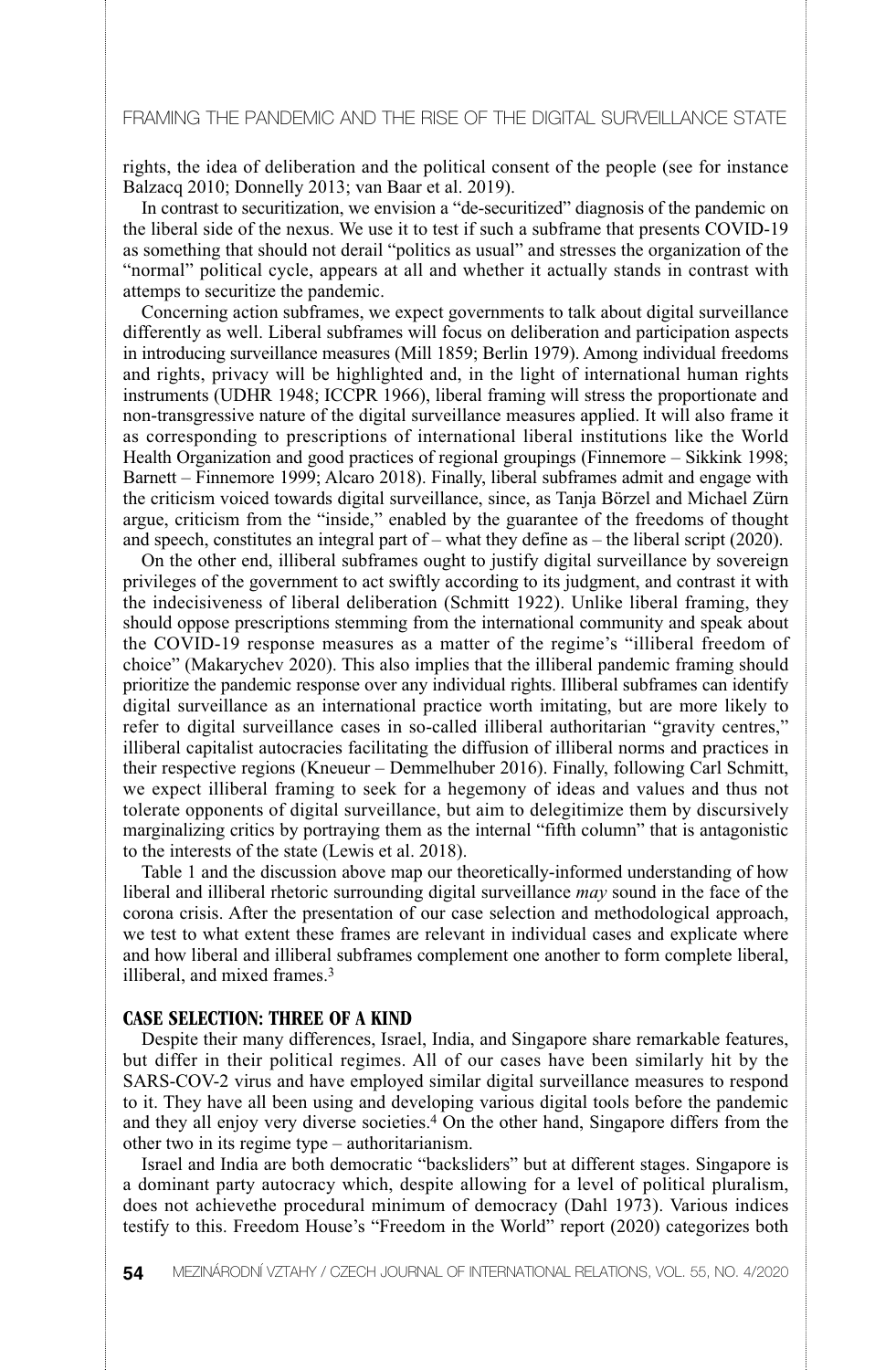India and Israel as free countries. Nevertheless, Israel enjoys more civil liberties than India and scores five points higher than India in the general freedom score (76 and 71 out of 100, respectively). More importantly, both countries witnessed different paces of freedom regression during the last years. In 2017, India scored 77 points out of 100 in the Freedom House report; Israel scored 80. Despite the recent erosion of democratic institutions and practices in India and Israel, there seems to be enough evidence to suggest that Israel and India did not yet transition to authoritarianism and can be positioned on the opposite side to that of Singapore on the regime nexus. The starker backsliding of democracy in India is even more evident when seen in a longitudinal light. "Varieties of Democracy" data show that between 2009 and 2019, India has substantially regressed on the index of "liberal democracy." Israel has experienced a milder regression on the same index (see Chart 1).





Source: Variable Radar Chart, v-dem.net/en/analysis/Radar2Graph.

India, Israel and Singapore have all been using and developing various forms of surveillance before the COVID-19 pandemic. Two of our cases, Singapore and Israel, are among the 30 most ICT-developed countries in the world, whereas India comes in at number 133 (ITU 2017). The level of ICT development does not necessarily indicate the level to which our cases had used digital surveillance before the COVID-19 pandemic. Whereas the pandemic as a public health issue provoked a fast and more visible employment of digital surveillance, the scarcity of reliable data on the usage of digital surveillance prior to the COVID-19 pandemic makes it hard to make a sober assessment of the extent of its previous employment. However, existing evidence suggests that all three countries have used similar types of digital surveillance technology in the past (Carnegie Endownment 2019).

In the face of the corona virus, two similarities between the cases are crucial in our case selection. First, they have all been comparably hit by the pandemic. Despite the differences our cases manifest in their infection and death rates per one million population,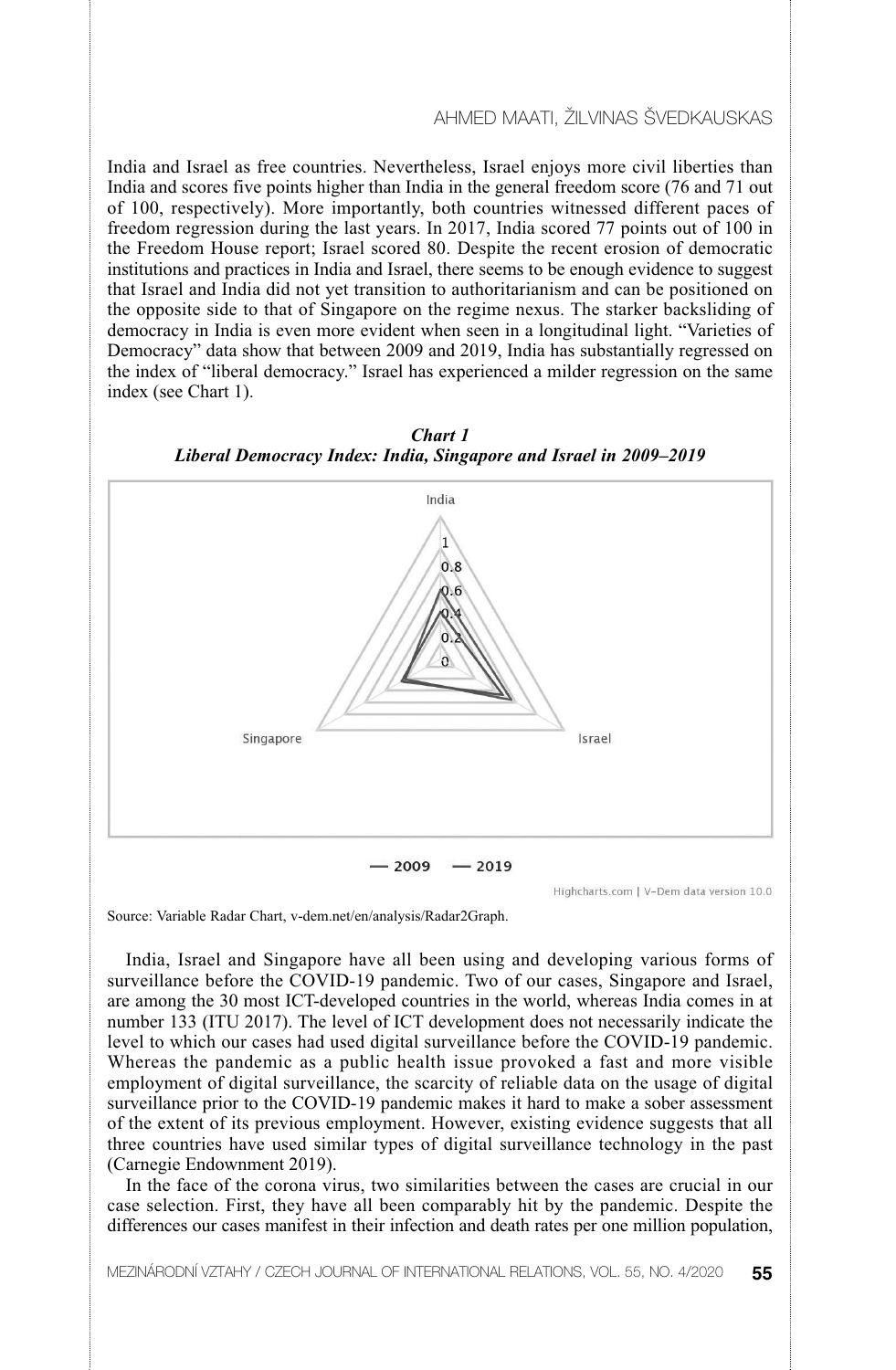they were all places where the pandemic hit strongly, affecting every aspect of normal life and provoking various responses from their governments. Israel was one of the early-hit countries with the first major spike in cases taking place on the  $25<sup>th</sup>$  of March 2020. After an initial decrease in the number of newly diagnosed patients starting in the second week of April 2020, the pandemic started taking hold there again at the end of May (World Health Organization 2020a). In Singapore, the first major spike in the number of newly infected patients was on the 17th of April 2020. Despite the fact that the number of newly reported cases started to decline in the second half of May, Singapore has one of the highest infection rates per one million population (World Health Organization 2020b). India, on the other hand, has been, comparatively speaking, a late-comer. Reported cases there have continued to consistently rise since May 2020. By June 17th, the total number of positive cases was more than 350 thousand with no indication of an imminent decrease in the rate of infection (World Health Organization 2020c). In addition to that, all of our cases chose to impose lockdown measures to fight the spread of the SARS-COV-2 virus.

Second, all of our cases employed techniques of digital surveillance to combat the spread of the disease. All of them have developed and used contact-tracing applications and quarantine enforcement digital surveillance. India and Israel recycled anti-terrorism and war surveillance measures to enhance contact tracing and quarantine enforcement. Israel has re-purposed its half secret Shin Bet surveillance programme, which uses GPS and mobile phone tracking, to monitor whether individuals who received a quarantine order are following it. The programme was originally only legally employable in cases of countering imminent terrorist threats. Prime Minister Benjamin Netanyahu initially issued an emergency order that allows the usage of the Shin Bet surveillance to track coronavirus active cases as well as their past movements for 30 days (Halbfinger  $-$ Kershner – Bergman 2020). These 30 days were extended to 60 days by the cabinet (Privacy International 2020b). On the 19th of March 2020 attempts by civil society actors motivated the supreme court on to threaten the ban of such re-purposed usage of the programme unless a due regulatory process took place by the 24th of March within the Knesset (Privacy International 2020a). Under the same conditions, it banned the police usage of cell phone locations to track coronavirus patients and those who are ordered to quarantine. These constraints were soon lifted, however, when the parliament re-opened to start the process of legislation (Winer – Staff 2020). The Shin Bet system uses GPS location, credit card purchase data, and more to locate people who came in contact with positive cases within two meters for more than ten minutes and orders them to self-isolate (Gross 2020). The location data of quarantine violators is also shared with police authorities. In addition to the Shin Bet surveillance programme, Israel launched the corona tracing mobile application HaMagen to enhance contact tracing and the tracing of the spread of the pandemic. Unlike the Shin Bet surveillance, HaMagen saves the user's GPS locations locally on their mobile phone. Once tested positive, the user has to upload this history to a central server of the Ministry of Health. The ministry updates this information for all such users, and those who came in contact with the positive case during the last 14 days are notified (Ministry of Health 2020a).

Singapore has used a wide range of digital surveillance methods to combat the spread of the pandemic. To enforce quarantine orders, Singapore employed the Stay-Home-Notice Reporting System, which legally binds people who are ordered to quarantine to share their location with the Ministry of Manpower. The system requires users to upload photographic proof to make sure that they are at the same place as their digital device (Privacy International 2020c). To facilitate contact-tracing, shopping malls and other businesses were required to use the programme Safe-Entry, which uses QR codes to log the names, NRICs, and mobile numbers of individuals who enter high-traffic places or business buildings. Individuals can be denied entry into these places if they refuse to scan the QR code and provide their information. To track symptomatic individuals and prevent them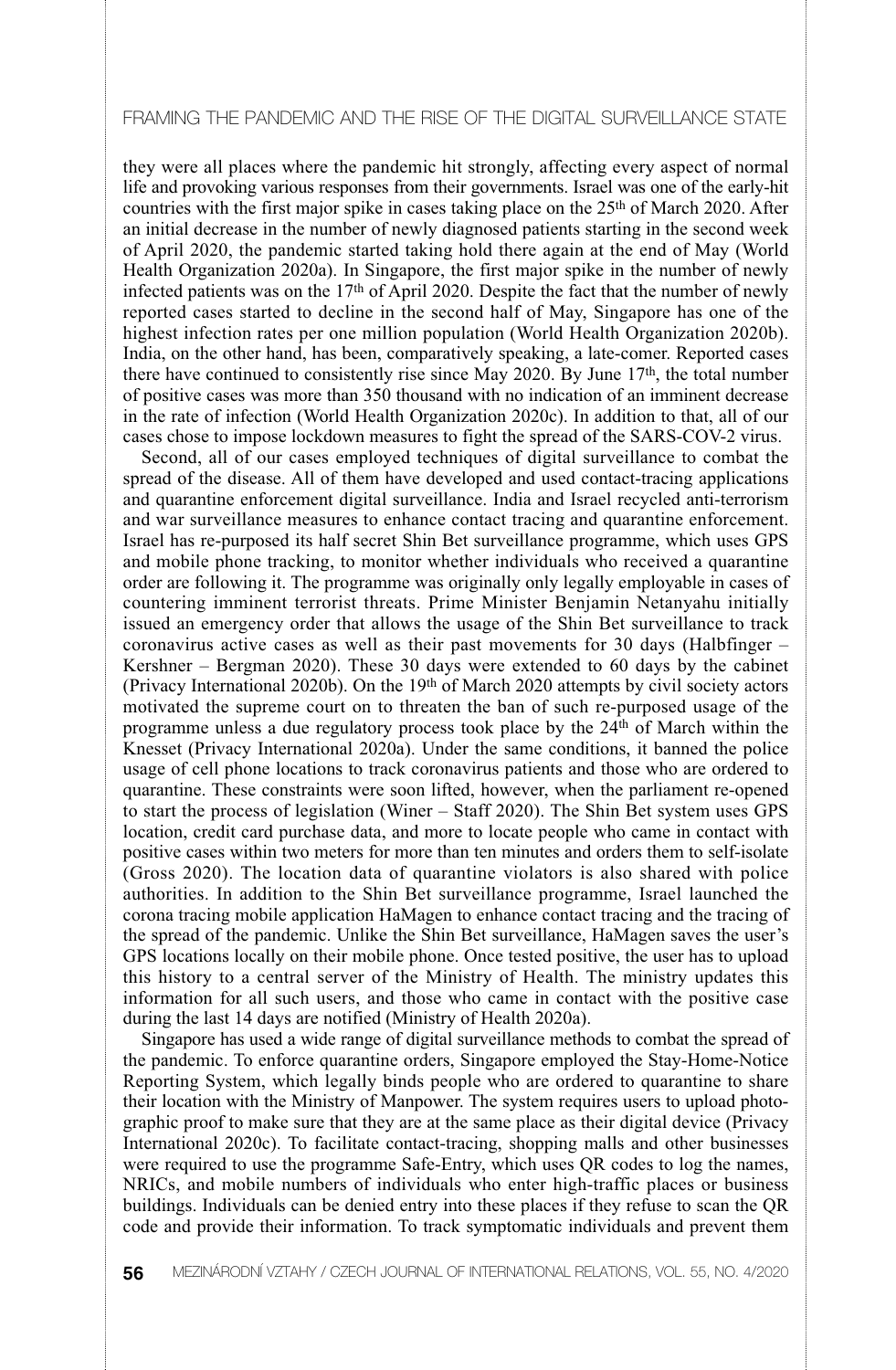from entering public places, an artificial intelligence-equipped temperature screening system called VigilantGantry simultaneously screens real-time temperatures of multiple individuals (Yang 2020). The automated thermometer can be augmented with facial recognition software in order to personally identify symptomatic individuals (Yang 2020). Finally, to enhance contact-tracing, Singapore has developed the Trace-Together application. The application uses Bluetooth technology on digital devices to continuously record users' close contacts. The data is collected in an anonymous form and saved locally on the user's device (Singapore Government Agency 2020a). If a user tests positive, he or she will be asked to provide their recorded contact data to the Ministry of Health, which will, in turn, notify the users who came in close contact with the positive case and order them to quarantine (Privacy International 2020c).

In India, digital surveillance responses to the pandemic have been numerous and much more decentralized than those in Singapore and Israel. This is not surprising given its decentralized federal system. The only digital surveillance method employed federally there is the contact-tracing application Aarogya Setu. Similarly to the application used in Singapore, the application uses Bluetooth to record contacts, stores data locally, and uses data of positive cases to trace their contacts (Government of India 2020a, 2020b). On the state and union levels, digital surveillance responses have aimed at enforcing quarantine, controlling the movement of positive cases, and tracing their contacts. This has been done in three different ways: the first is by utilizing command and control centres in smart cities. These command and control "war rooms" are equipped, depending on the smart city, with a combination of CCTV, face recognition software, and GPS tracking. The second is by using local contact-tracing applications which work similarly to the federal one. The third is by using mobile tower signals provided by ISPs and GPS locations to control individuals who are ordered to quarantine (Privacy International 2020e).

These similarities allow us to test for the impact of the political regime on the way in which our cases frame their digital surveillance responses to the pandemic. We test how they compare to each other in their framing and identify points of difference and overlap.

#### **THE METHOD AND MATERIALS OF THE ANALYSIS**

In the light of the explorative nature of our research, we situate our methodological approach at the intersection of directed qualitative content analysis (Mayring 2004; Hsieh – Shannon 2005) and grounded theory (Glaser – Strauss 1967; Strauss – Corbin 1998). This means that we combine our matrix of deductively derived pandemic subframes with inductive insights derived from the data.

Initially, for each case over 800 text units published in the period from the 1st of March to the  $17<sup>th</sup>$  of June 2020 were screened. We analysed statements of government officials with a special focus on the speeches and press releases of the heads of state, governments and health ministers. In addition, we analysed texts found on official government websites and contact-tracing-applications' websites, and press releases by relevant ministries. Moreover, official government and national newspapers were also screened for identification of relevant government statements. We located 24 relevant documents for Singapore, 11 for Israel and 46 for India.

All our data was originally found in the English language. In India, English is one of the official languages; all the Indian governmental websites known to us are available at least in the English, Urdu, and Hindi languages. Similarly, in Singapore English is one of the official languages; the official government website is available only in the English language. All of the Singaporean ministerial speeches are available in English, Tamil, Mandarin, and Malay. The original languages of the speeches tend to alternate from one event to another. In Israel, despite the fact that English is not an official language, the government's official communication is available in various languages, including English,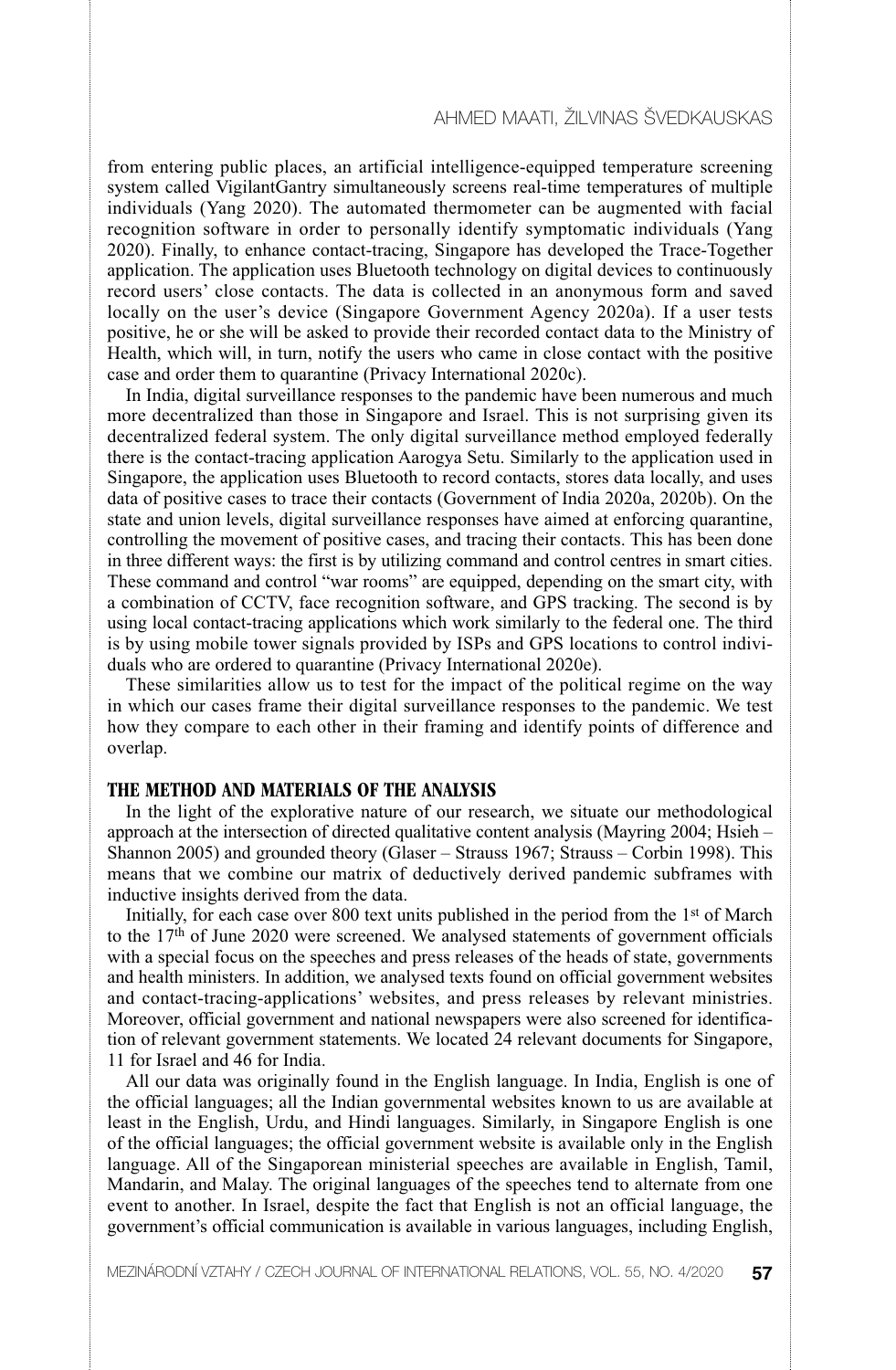the accuracy of which we checked by comparing the collected documents with their equivalents released in Arabic, one of the officially used languages of the state of Israel.

We used MAXQDA 2018 software to code segments in these documents three times and checked for inter-coder agreement two times.<sup>5</sup> When we assessed the extent to which our cases differently employ the subframes, we treated each document as one unit of analysis. That means that we considered the mere existence (or lack thereof) of each code within each single document. We do not quantitatively examine the number of times a code is mentioned in a single document, or the length of the coded segments. Instead, we focus on complementing our thick qualitative description with a descriptive quantification of the number of times a single code appears in a respective case. In a second step, with a view of identifying emerging frames, we explored diagnostic and prognostic rhetorical elements co-appearing at the document level.

#### **DIAGNOSING: WHAT SORT OF A PROBLEM IS THE PANDEMIC?**

Concerning diagnostic rhetorical components, the Israeli, Indian and Singaporean governments all diagnosed the coronavirus as an indiscriminate threat and elaborated on the fact that it calls for an embrace of international interdependence rather than selfisolation. We detected an illiberal securitization of the pandemic in all three cases, but it was by far the most pronounced in the case of the democratic "backslider" India.

Interestingly, in the general atmosphere of global turmoil, our cases do not attempt to shift the blame for the pandemic to other countries, for instance China, where the coronavirus presumably originated. Moreover, there were no attempts to engage in "othering" by explicitly excluding a particular identity-based group from the national COVID-19 response efforts. The Singaporean and Indian ministers of health only implicitly discussed heightened infection risks for migrant workers (Singapore Government Agency 2020e; Ministry of Health and Family Welfare 2020j). This was, however, clearly counterweighted by numerous communications by government officials from both countries, framing COVID-19 as an indiscriminate threat to the "well-being of every Indian" and "Singaporeans from all walks of life" (Singapore Government Agency 2020e; Ministry of Electronics & IT 2020a). As a vivid example of liberal diagnostic framing of the pandemic, the Singaporean Ministry of Health has explicitly declared its determination to centre its response efforts around migrant workers rather than single them out: *"While the community cases are coming under control, we have seen a rise in migrant worker cases, particularly in the dormitories. We moved in quickly, set up medical posts in all the purpose built dormitories […] We are making progress, and will continue to do our best to care for our migrant workers"* (2020c).

Even in the case of Israel, known for the contentious relations between its Muslim citizens and Jewish-dominated government, the framing of the pandemic has been explicitly inclusive. In a joint statement with the general directors of the ministries of health and finance, Prime Minister Benjamin Netanyahu directly addressed Israeli Muslims: *"Ramadan is almost upon us. Just as the Jewish citizens of Israel acted during Passover, I now request that you have the Ramadan meals only with your nuclear family. I ask you to preserve the whole and thus take care of yourselves and your loved ones"* (Prime Minister's Office 2020b). Finally, in all three cases the framing of the pandemic as an indiscriminate threat was substantiated by multi-lingual government communication addressing every major linguistic group in the respective countries.

Likewise, all of our cases are similar in that they all embraced the pandemic as a shared global challenge. This was well illustrated by Singaporean and Indian officials highlighting national inputs into the global efforts to develop a vaccine led by the World Health Organization (Singapore Government Agency 2020e; Ministry of Science & Technology 2020a). In addition, the leaders of Singapore and Israel have both presented their COVID-19 counter-measures as coordinated with the relevant regional groupings,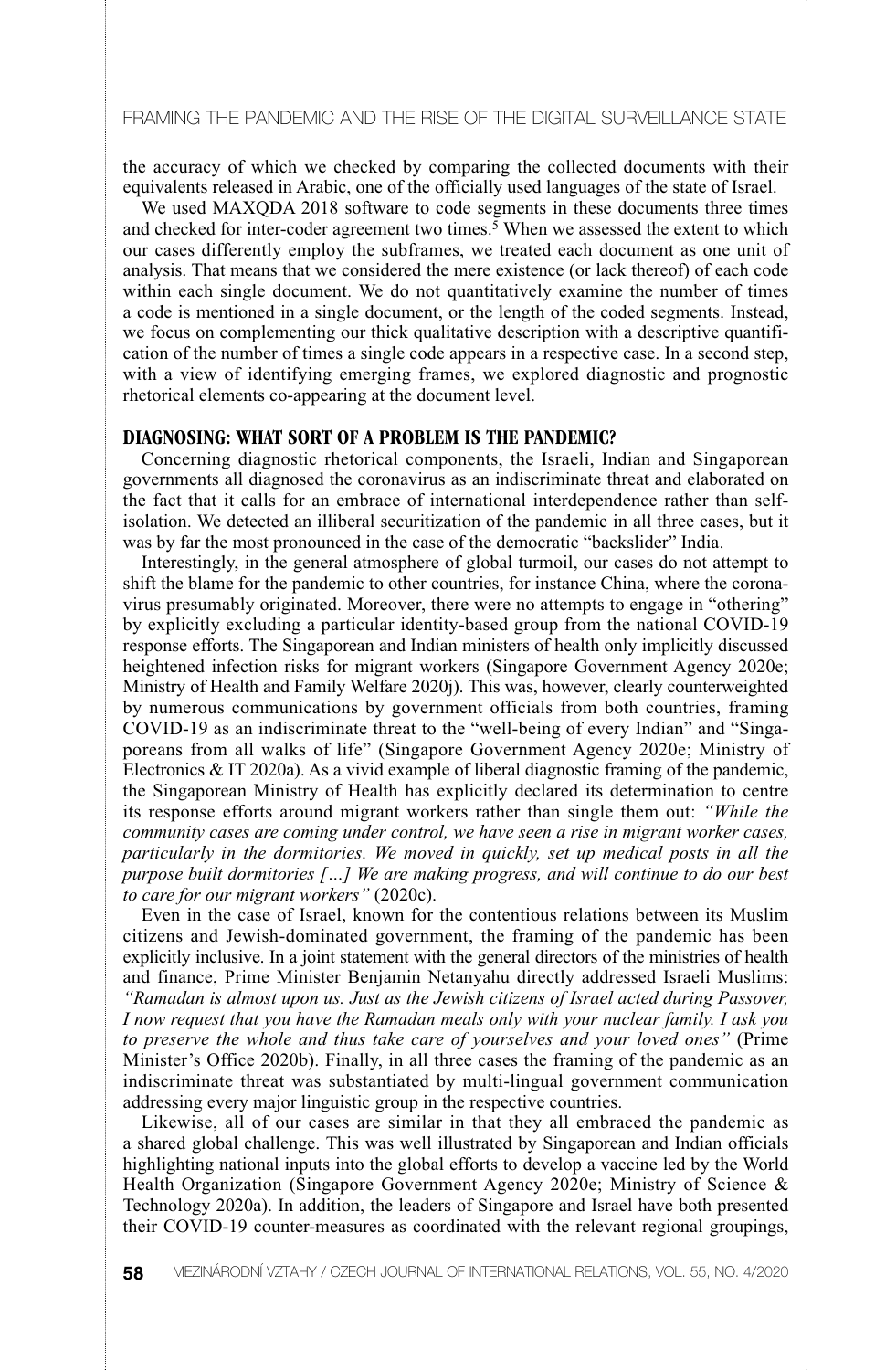namely with ASEAN and the European countries respectively (Prime Minister's Office Singapore 2020a; Prime Minister's Office 2020k), rather than as domestic achievements.

The most obvious difference between Israel, India and Singapore in terms of diagnosing the pandemic is the degree to which it has been securitized. Singapore makes implicit references to COVID-19 as a security type of a threat (Singapore Government Agency 2020e; Ministry of Health 2020c). Similarly, Prime Minister of Israel Benjamin Netanyahu has referred to a "war on corona" and "fighters in the campaign against Corona" in a couple of instances (Prime Minister's Office 2020c). The India government, on the other hand, has been unequalled in the frequency and intensity of its framing of the pandemic as a security concern. In more than every fourth unit of analysis in this case, we identified instances of this frame. The press releases by the Indian government and speeches of Prime Minister Narendra Modi were very colourful in their militant language, describing integrated "COVID-19 war rooms," labelling essential workers – doctors and nurses, sanitation workers and the police force – "corona warriors," and calling the government to work on "war-footing" (Ministry of Housing & Urban Affairs 2020g; Ministry of Health and Family Welfare 2020b; Prime Minister's Office 2020d).

The securitization of the pandemic by the Indian government contrasts with the case of Singapore, where the only instance of framing the pandemic in the broader framework of "normal" politics was identified. In an intervention at the ASEAN Summit, Prime Minister Lee Hsien Loong noted*: "We should also not lose sight of the work that is in progress. Therefore, I propose ASEAN should still aim to sign the RCEP this year and should also continue pursuing the Comprehensive Air Transport Agreement with the European Union. Dealing with the immediate crises, while not losing sight of the longer term objectives is the best way to enable our economies to survive this crisis, and to bounce back after COVID-19 passes"* (Prime Minister's Office Singapore 2020a). Though this remains the only empirical example of "de-securitized" framing of the pandemic, Loong's intervention complements Singapore's policy-action liberal components and explicates how autocracies can be well-versed in using the liberal "tongue."

In sum, the qualitative mapping of the liberal and illiberal framing employed by the Israeli, Singaporean and Indian governments illustrates how when standing on different sides of the regime demarcation line, "backsliding" democracies such as India and Israel can employ illiberal rhetorical elements, whereas stable autocracies can define crises such as COVID-19 in liberal ways. A brief look at the frequencies of the liberal and illiberal diagnostic codes also supports such a proposition (see the electronic annex to the publication).

#### **TREATING: RESPONDING WITH DIGITAL SURVEILLANCE**

The following paragraphs explicate our finding that all of our cases use a combination of liberal and illiberal subframes while talking about digital surveillance. They do, however, differ in regard to the following. First, not all the subframes are employed (equally) across our cases. Second, our cases differ in how they combine liberal and illiberal rhetorical components. Third, our three cases differ in the way they talk about contact-tracing applications.

Unlike India, both Israel and Singapore make significant effort to frame their contacttracing applications as being compatible with individual rights and freedoms, including the freedom of choice and privacy rights.<sup>6</sup> In Israel, the official website of the HaMagen application mentions several times that the information remains on the users' phones and highlights elsewhere that the Ministry of Health's data *"is updated and sent to [the user's] device one way"* (Ministry of Health 2020b). Similarly, in Singapore, the Govtech website assures users that *"given the* [*TraceTogether*] *security and privacy safeguards"*, their data, including their mobile phone numbers, *"remain secret"* and that *"there is no way for the government to locate* [the users'] *whereabouts with this app"* (GovTech Singapore 2020a).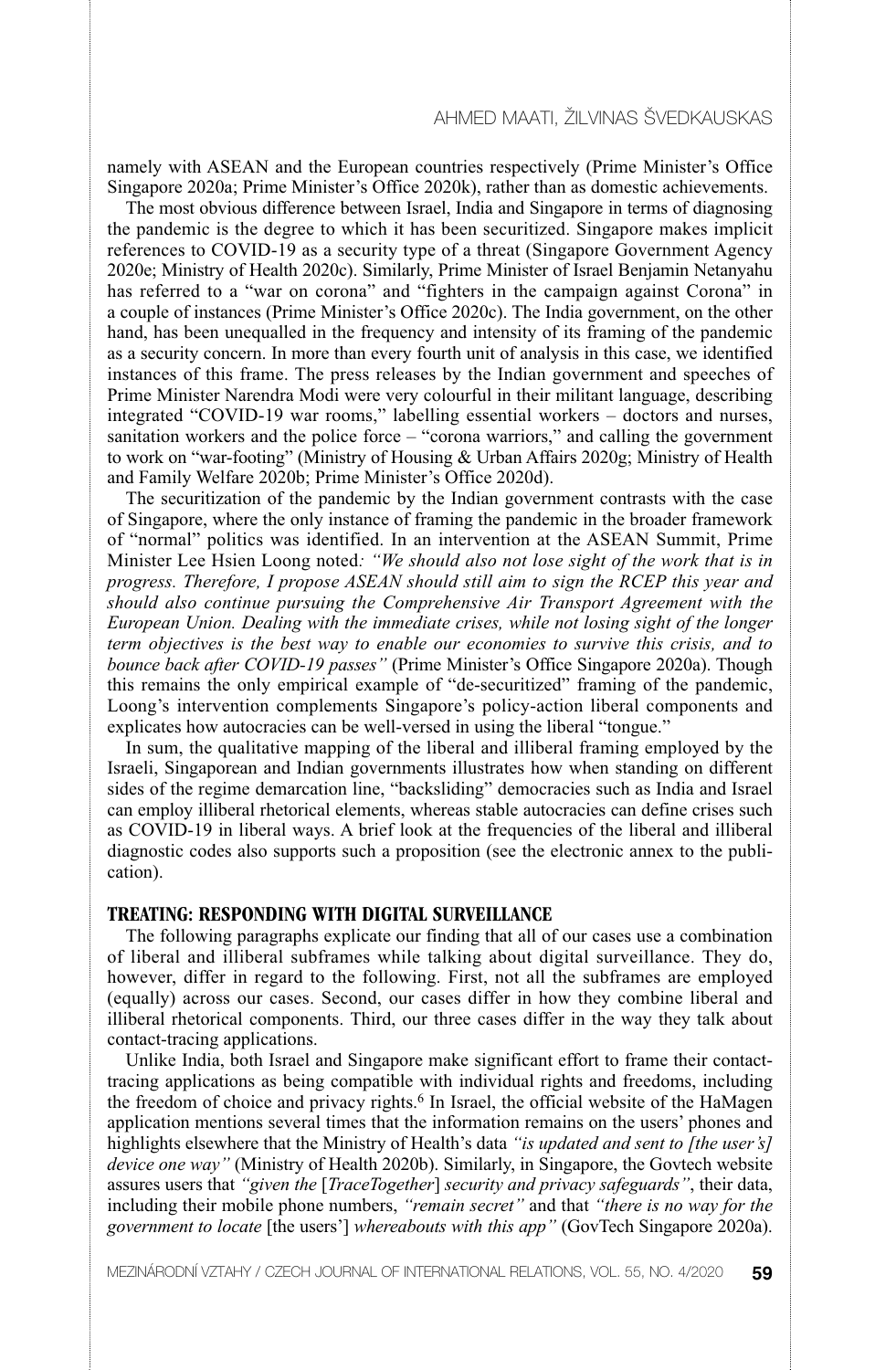In India, less effort is put into such framing of its Aarogya Setu app; in the 42 coding instances in India only two very brief references to such framing appear – compared to seven such references in the 44 coding instances in Singapore and two in the 19 coding instances in Israel.

All three countries encourage the willing participation of their citizens in digital surveillance measures, particularly by encouraging them to use contact-tracing apps.<sup>7</sup> However, whereas Singapore and Israel frame their applications as having been developed in a deliberative and participatory manner, India does not. For instance, Israel frames its HaMagen contact-tracing application as an open-source application which is developed *"on the values of communal responsibility"* and allows *"programmers in Israel and around the world to help and support this effort"* (Ministry of Health 2020a). In Singapore, the government consistently refers to TraceTogether as a "community driven" effort (Smart Nation and Digital Government Office 2020; GovTech Singapore 2020g). In India, the government frames Aarogya Setu as a successful effort of the Indian government: *"*[The] *Prime Minister observed that the States where* [the] *Aarogya Setu app has been downloaded in large numbers are witnessing positive results. Efforts should be made to increase the reach of the app, he said"* (Prime Minister's Office 2020j).8

India enjoys two peculiarities. First, the way in which the government encourages citizens to use contact-tracing apps proved qualitatively different than the corresponding measures in Singapore and Israel. We inductively created a subframe called "indirect encouragement" to capture this nuance. In Singapore and Israel, the government talks directly to citizens, encouraging them to participate in the contact-tracing because the fight against COVID-19 *"requires all of us* [Israelis] *to join the effort"* (Ministry of Health 2020c) or requires the people (in this case, Singaporeans) to *"support one another to live life normally and safely"* (Singapore Government Agency 2020a). In India, on the other hand, the central government often indirectly states that the local states *"have been asked to advise individuals to install the Aarogya Setu"* (Ministry of Home Affairs 2020b). These indirect and sometimes patronizing instances of encouragement might reflect the peculiarities of the decentralized Indian political system.

Second, India employs an *illiberal "othering"* of its contact-tracing applications that is aimed against specific groups of people. As a result of its political system, India has used not only its national contact-tracing app, but also sub-national contact tracing apps, many of which sync their information with the national Aarogya Setu. It illiberally frames national and sub-national apps' usage in containment zones and against travellers and returnees.9 For instance, the central government in India celebrates that Surat Smart City forces recent travellers to it to fill in a health-status questionnaire on its tracker app twice a day; the user has to also send a selfie (Ministry of Home Affairs 2020a). In the same manner, the central government directs local governments to enforce a *"100% coverage of* [the] *Aarogya Setu app among the residents of the Containment Zone"* (Ministry of Home Affairs 2020b). This "othering" in its rhetoric surrounding contact-tracing apps sets India aside from Singapore and Israel.

Similarly, Singapore enjoys two peculiarities. The first is that it stands out in its emphasis on the international and regional support behind its contact-tracing app.10 This is not surprising; in fact, Singapore has relied and worked for decades on constructing its image as one of the world's leaders in advanced digital infrastructure (Chang 2003: 97). This image resonates well with international organizations as they continuously praise Singapore for utilizing digital tools in promptly responding to the pandemic (UNDP 2020). The second is that it is the only one of our three cases that does not make a single reference to the necessity to compromise on freedoms because of the pandemic.

Besides contact-tracing apps, all other digital surveillance measures in Israel, Singapore, and India are framed in an overly illiberal fashion. In Israel, the Shin Bet surveillance is framed as a sovereign decision by the government that will identify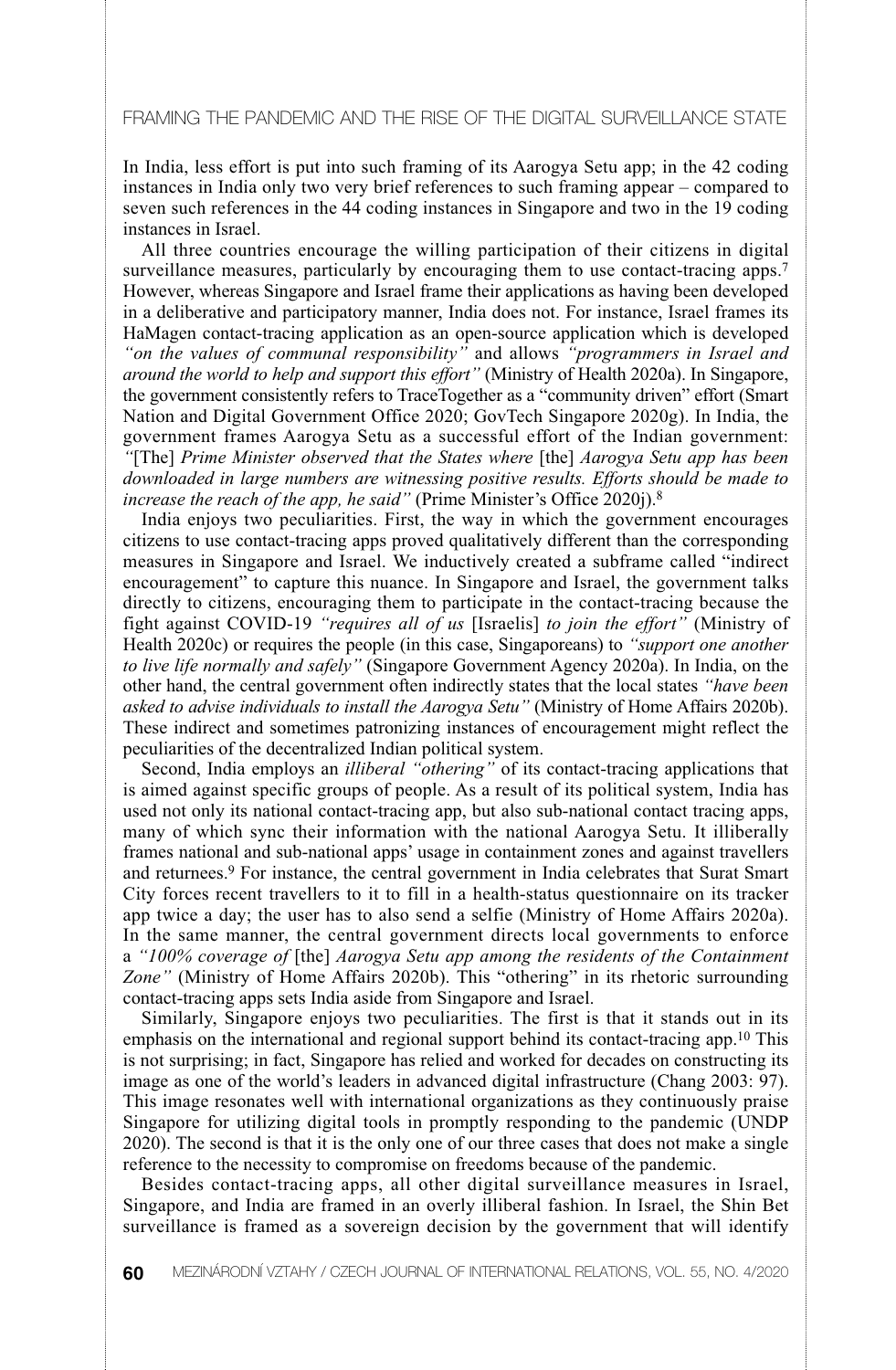people who need to quarantine and will be *"enforced without compromise"* (Prime Minister's Office 2020b). The government justifies this on the grounds of the emergency situation of the pandemic that necessitates a calculated compromise on individual rights and freedoms. In Singapore, SafeEntry and the Stay-Home Notice are framed as necessary measures taken and enforced by the government, the instructions of which are communicated to the citizens in a form close to orders: *"All persons under SHN must remain in their place of residence at all times. They will be subject to close monitoring of their whereabouts, through electronic monitoring as well as physical spot-checks. Strict enforcement action will be taken against those who breach the requirements of the SHN"* (Singapore Government Agency 2020h). In India, whereas most policy-action subframes – including illiberal subframes – revolve around contact-tracing applications, some occasional, more general references to evoking the Disaster Management Act and to using *"technology to conduct surveillance on people"* are employed.11

In all three cases, contact-tracing apps are the subject of most liberal subframes. However, India – the world's biggest democracy – employs liberal subframes minimally compared to Israel and Singapore.<sup>12</sup> At the same time, our two democracies employ illiberal policy action subframes more than Singapore; the most extensive employment of illiberal policy action subframes is found in India.13

#### **EMERGING FRAMES: MIXING LIBERAL AND ILLIBERAL**

In a second step, we followed framing theory and identified patterns of co-appearance between diagnostic and prognostic rhetorical elements in the same document, which form comprehensive frames of their own. In all three cases, different combinations of liberal and illiberal subframes appear, forming mixed frames that blur the line between liberal and illiberal framing. Mixed frames occur more in Singapore than in India or Israel. In the case of India, 2 mixed frames appear out of 139 coding instances. One frame combines the diagnostic liberal subframe international interdependence and the illiberal prognostic subframe sovereign government action. The other combines the illiberal diagnostic rhetorical element of securitization and the liberal prognostic rhetoric of deliberation. In the case of Israel, 1 instance of mixed framing occurs among 44 coding instances. The mixed frame combines the diagnostic subframes securitization and deliberation. In the case of Singapore, 4 mixed frames occur among 99 coding instances. One of these mixed frames combines the diagnostic rhetorical element of indiscriminate threat with the prognostic illiberal subframe of sovereign government action. As for the other three, the mixed frame "securitization-deliberation" occurs 2 times and the "othering-deliberation" frame once.

While Israel and India employ more illiberal frames than Singapore, Singapore employs more liberal frames than India and Israel. In the case of Israel, 1 illiberal frame occurred in 44 coding instances. In the case of India, 2 instances of illiberal framing occurred in 139 coding instances. In comparison, Singapore does not employ illiberal frames; not a single illiberal frame occurs in the 99 coding instances in this case. On the other hand, Singapore employs 14 liberal frames in its 99 coding instances, whereas the corresponding figures for Israel and India are 2 in 44 and 6 in 139, respectively.

All the illiberal frames employed by Israel and India are "securitization – sovereign government action" frames. For instance, in one press release, the government of India sketches various local employments of "war rooms" to contain the pandemic. One of these war rooms – the one in Bengaluru and Tumakuru – uses technologies to *"surveil on* [sic] *people within* [an] *8-km radius of a confirmed patient"* (Ministry of Housing & Urban Affairs 2020g). In his remarks in the joint statement with the Health Ministry (Prime Minister's Office 2020c), Israeli Prime Minister Benjamin Netanyahu also announced various extra measures to be taken as part of the "war on corona." He justified the use of "digital means" to *"locate and quarantine Corona patients"* as part of the related joint efforts of various ministries, including the Defence Ministry.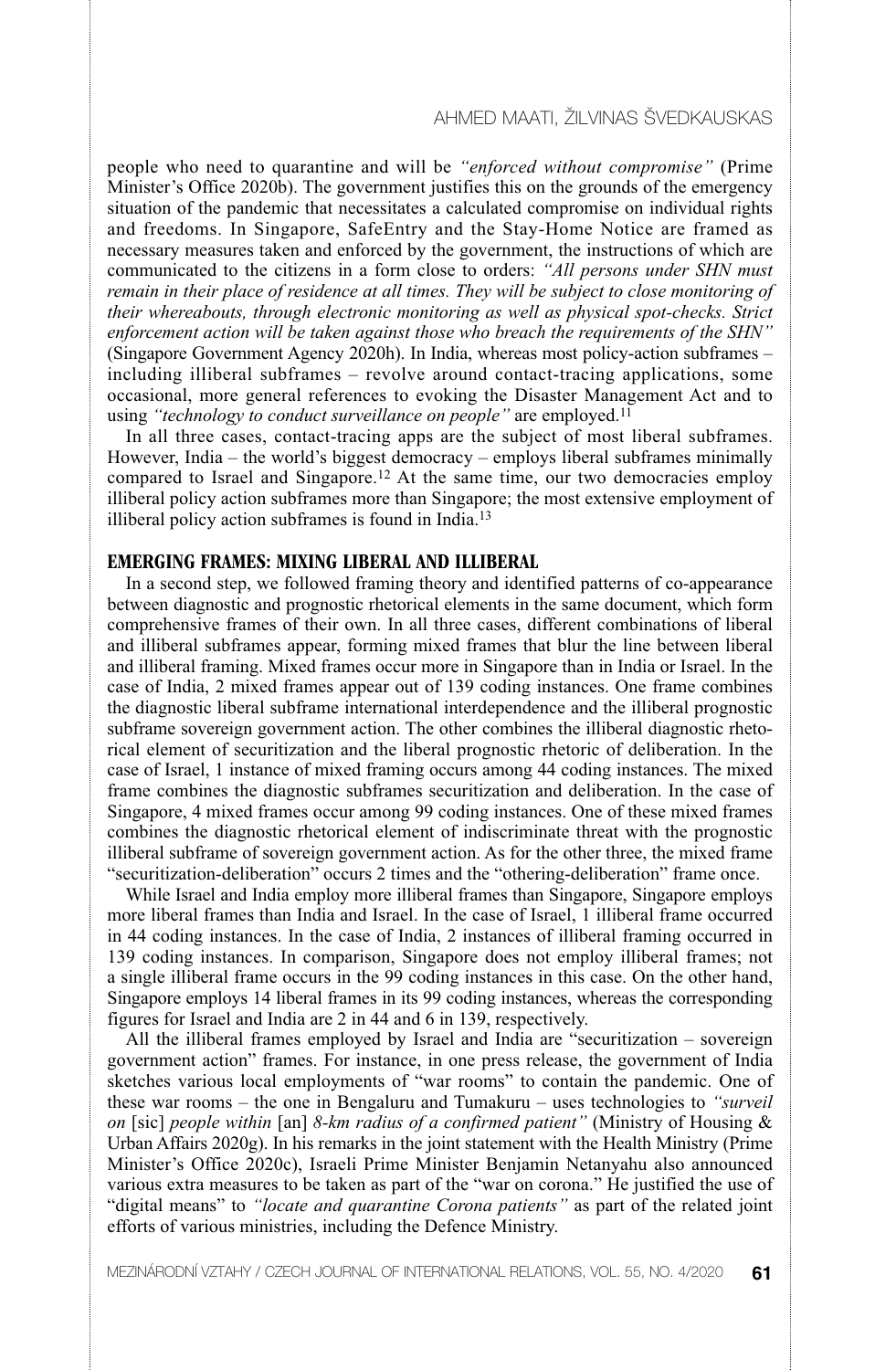Singapore not only employs liberal frames more frequently, but also engages a wider range of liberal frames compared to India and Israel. At the same time, Israel uses the lowest number of different liberal frames. Whereas all three countries employ the liberal frame "indiscriminate threat – deliberation" and "indiscriminate threat – individual rights," Singapore is the only case that uses the liberal frame "normal politics – international endorsement." Israel is the only case in which the liberal frame "international interdependence – international endorsement" does not occur.

These findings are largely consistent with the ones presented in the previous sections. Singapore frames digital surveillance in the pandemic situation more liberally than the two democratic "backsliders," India and Israel. Singapore does not employ illiberal framing of digital surveillance, whereas Israel and India do. The only different finding on the level of the frames is that Israel, compared to the total number of codes, does employ slightly more full-fledged illiberal frames than India, whereas India uses more illiberal diagnostic and prognostic subframes.

#### **CONCLUSION: INTERROGATING DIGITAL SURVEILLANCE FURTHER**

At the time of writing, in the Fall of 2020, the SARS-COV-2 virus is still a major global challenge. Vaccine trials by various research groups around the world are ongoing, but are also sometimes put on hold due to safety concerns, whereas mass vaccination remains a mid– to long-term rather than a short-term goal. Though some forecasters predict that the pandemic should *"end for the rich world by the end of 2021, and for the world at large by the end of 2022"* (Levy 2020), scientists admit that there are still too many unknowns about the virus and features of COVID-19 immunity to make sound predictions. In this atmosphere of uncertainty, surveillance and contact tracing, even in regions where cases of infection are on the decline, are suggested as the best approach (Scudellari 2020). Based on this, it is very likely that the COVID-19 pandemic will have societal repercussions for years to come.

In our analysis of diagnostic and prognostic subframes, we aimed to locate the particular types of framing employed by the Israeli, Indian and Singaporean governments, as they stand on different sides of the democracy-autocracy nexus. We have borrowed from theoretical works to discern liberal and illiberal pandemic subframes and constructed an analytical matrix (Table 1) which can be edited and repurposed to analyze government communication about digital surveillance in other situations and countries. Using tools of qualitative text analysis we found that in our analysis of diagnostic and prognostic subframes, the "backsliding" case of India showcases the most developed illiberal vernacular. Though it has talked about the pandemic as a threat to the "well-being of every Indian," it has also overwhelmingly securitized the coronavirus in general, describing it in a colourful militant language. This complements the illiberal Indian policy action subframes: "othering" rhetoric, describing digital surveillance as a successful "top-down" initiative, and even showcasing instances of the government patronizing citizens. In contrast, Israel (a democracy which has seen a lesser degree of democratic recession) and Singapore (a "soft" autocracy) are way more liberal. In these cases, COVID-19 is not as securitized, but painted as an indiscriminate threat, while the respective government calls for an embrace of international cooperation. These regimes invest a lot of energy in portraying digital surveillance solutions as being in line with human rights and freedoms, and as being developed in a deliberative and "open-sourced" manner.

In the second part of our analysis, we further followed the tenets of framing theory, and explored different combinations of the diagnostic and prognostic rhetorical elements to uncover the frames they produce in each of our cases. The analysis indicates that Singapore uses more liberal and mixed frames to portray digital surveillance during the pandemic than the two democratic "backsliders" India and Israel. At the same time, India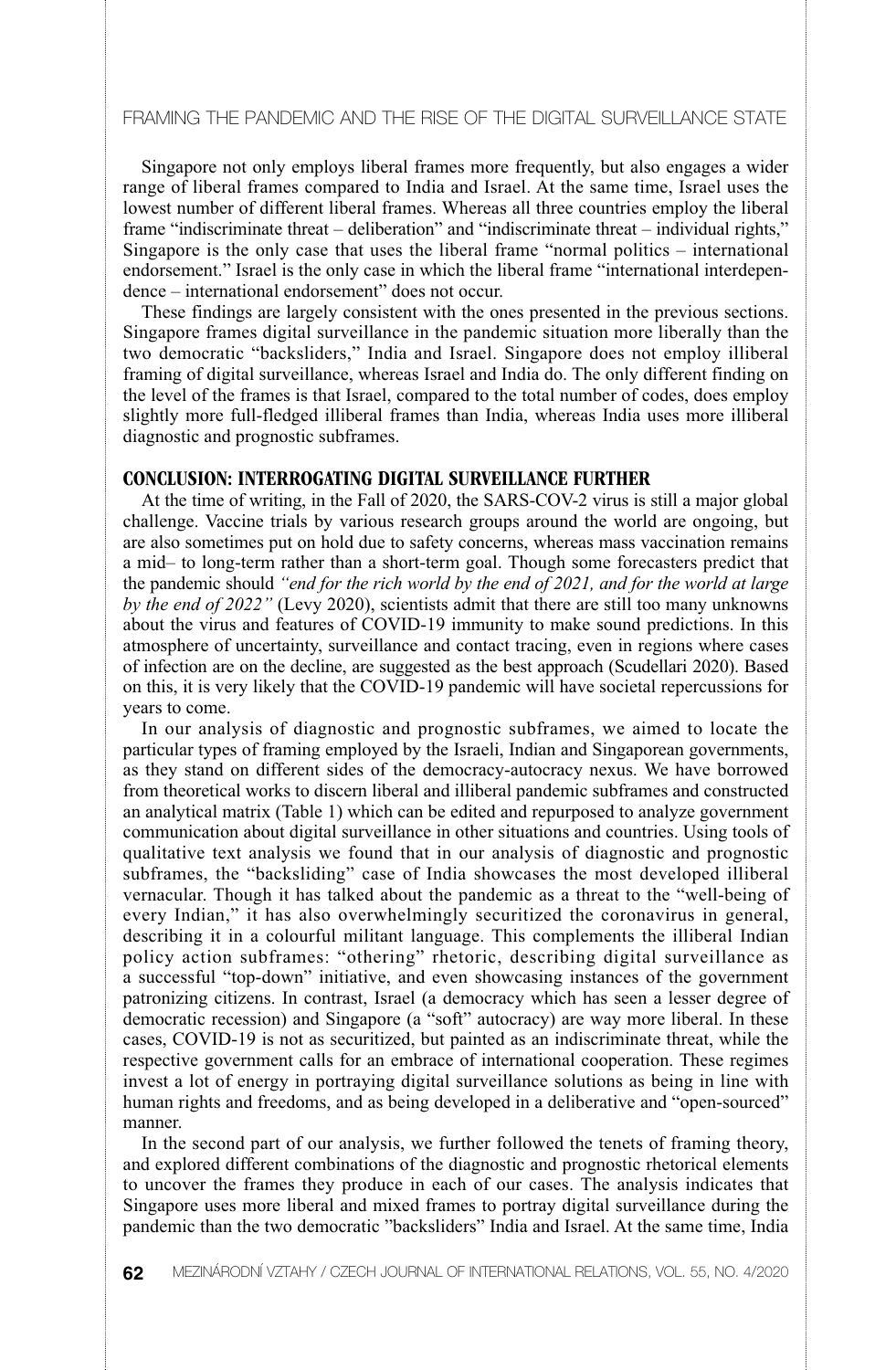and Israel use more illiberal frames than Singapore by combining illiberal diagnostic and prognostic rhetorical elements.

Our research calls for extending and combining the research agendas on "democratic backsliding" and crisis communication. On both levels of analysis, we find that democratic "backsliders" might find emergencies highly suitable for consolidating their illiberal tones, whereas stable "soft" autocracies like Singapore do not. By focusing on emergencies such as the COVID-19 pandemic we could identify and sructinize pivotal moments, in which democratic "backsliders" may rhetorically outperform some autocracies. By integrating regime type and trajectory variables into the toolkit of crisis communication research, we could better understand how and why governments differently "speak" about emergencies and also better predict their policy responses.

Comparing our findings on India and Israel, we can speculate that different stages of democratic "backsliding" bear influence on the balance between the uses of liberal and illiberal rhetoric. At a more deteriorated stage of its democratic "backsliding," India employs more illiberal diagnostic and prognostic subframes. Moreover, despite the uneasy history of inclusive domestic politics in Israel, India still outperforms it in terms of exclusivist framing. Nonetheless, scoring higher on indices of democratic "backsliding" does not neccesarily have a linear effect on the extent to which and how governments employ illiberal and liberal framing. Whereas India uses more illiberal rhetorical elements than Israel, Israel employs more full fledged illiberal frames. This suggests that while the regime type and trajectory can play a role in the extent to which governments "talk" liberally or illiberally, other factors are also at play.

Our findings suggest that there is a multifaceted non-linear relationship between a pandemic crisis situation and politics. We do not only examine the relationship between the pandemic and the rhetoric employed by different regime types. We also analyse such rhetoric in relation to digital surveillance – a global phenomenon which will likely transform the ways we understand and practice politics in the next years. In this light, our findings suggest that, because they require swift coordination, isolation, tracing, and communication, pandemics will motivate all political regimes to employ new digital tools at their disposal to respond to crisis situations. However, different regime types will "talk" differently about these tools, which is relevant for the future of both liberal and digital politics.

Democratic "backsliders" might find it convenient to "recycle" frames we idenitfy and justify the extended use of digital surveillance by references to a prolonged "warfare" against the virus, laying the path for introducing digital surveillance initiatives, which will be framed as "government-led" rather than "deliberative" measures. On the other hand, the case of Singapore illustrates that stable autocracies may actually find it beneficial to engage in liberal framing of the pandemic. Consistent usage of liberal diagnostic and prognostic subframes by the Singaporean government implies that, on a global level, autocracies won't necessarily employ more illiberal speech in times of crises, but will surround their policies with a combination of liberal and illiberal rhetoric.

Irrespective of the regime type, we also find that the type of digital surveillance matters. Interestingly, mass contact-tracing applications which require consent are framed in more liberal ways than CCTV temperature screening systems, GPS- or credit card-based tracking and similar digital surveillance solutions. This variation may be beneficial in further research on human rights and privacy in democracies, and in studies of digital toolkits in authoritarian upgrading (Heydemann 2007: Keremoğlu – Weidmann 2020), especially in the light of the technological tendency towards decentralization and the rise of surveillance capitalism (Zuboff 2019). Governments across the regime nexus should see internalization of surveillance (Foucault 2012) as cost-efficient and are likely to repurpose the liberal subframes we detect to justify digital surveillance solutions, which require individual consent. They should do so by stressing a balance between individual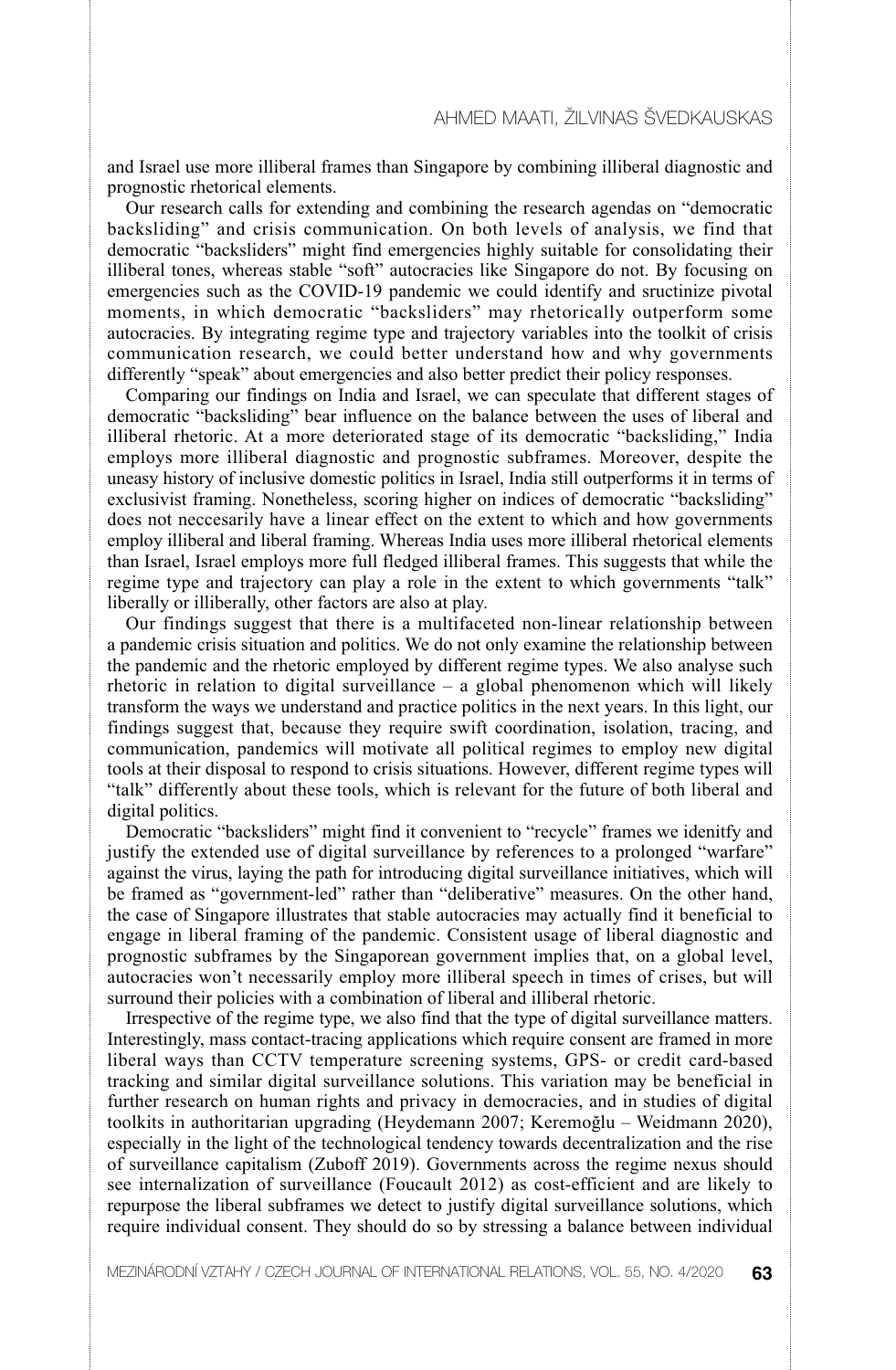rights, privacy safeguards, personal benefits of individual participation, and "open-sourced," internationally endorsed aspects of these tools.

The analytical approach presented in this article allows for a systemic follow-up and further interrogation of digital surveillance framing. Our empirical efforts can be continued by additional rounds of data collection. This would provide a more longitudinal view not only on the particular digital surveillance tools employed, but also on the evolving strategies of government surveillance framing. Such an effort is worthwhile, especially when bearing in mind that some framing elements that we derived theoretically have not yet been identified but may play an important role at later stages.14

- <sup>8</sup> Similar references to the success of its contact tracing app are also found in Singapore. In Israel such references are made only to justify the usage of the Shin Bet anti-terrorism surveillance.
- <sup>9</sup> In Singapore, the few rare illiberal rhetorical instances in regard to its contact tracing app TraceTogether related to its employment in work-places.
- <sup>10</sup> India has only one instance that belongs to the set of "international and regional support".
- <sup>11</sup> In Singapore, similar general references are used, but they appear more in relation to other digital surveillance measures and not to its contact-tracing app.
- <sup>12</sup> Out of the 19 policy action rhetorical instances in India, only 11 were liberal. Despite their different regime types, Israel and Singapore use liberal rhetoric to a similar extent. In Israel, out of a total of 14 rhetorical instances, 9 were liberal; in Singapore, it was 21 out of 32.
- <sup>13</sup> In India, out of 19 rhetorical instances, 8 were illiberal; in Israel, 5 out of 14 were illiberal; in Singapore, 9 out of 32 were illiberal.
- <sup>14</sup> These are: the "international blame-shifting," "endorsement of authoritarian gravity centres" and "admittance of criticism" frames.

#### **Literature**

- Acharya, Amitav Buzan, Barry (2007): Why is there no non-Western international relations theory? An introduction. *International Relations of the Asia-Pacific*, Vol. 7, No. 3, pp. 287–312.
- Agamben, Giorgio (2005): State of Exception. *Nova srpska politička misao*, Vol. 12, No. 1 + 4, pp. 135–145, <https://doi.org/10.1215/9780822386735-013>.
- Alcaro, Riccardo (2018): The Liberal Order and Its Contestations. A Conceptual Framework. *The International Spectator*, Vol. 53, No. 1, pp. 1–10, <https://doi.org/10.1080/03932729.2018.1397878>.
- Assembly, UN General (1948): Universal Declaration of Human Rights. *UN General Assembly*, Vol. 302, No. 2.
- Assembly, UN General (1966): International Covenant on Civil and Political Rights. *United Nations*, *Treaty Series*, Vol. 999, pp. 171.
- Balzacq, Thierry (2009): Constructivism and Securitization Studies. In: Cavelty, Myriam Dunn Mauer, Victor (eds.): *The Routledge Handbook of Security Studies*. Routledge, <https://doi.org/10.4324/9780203866764.ch5>.
- Balzacq, Thierry (2010): *Securitization Theory: How Security Problems Emerge and Dissolve*. Routledge, <https://doi.org/10.4324/9780203868508>.
- Barnett, Michael N. Finnemore, Martha (1999): The Politics, Power, and Pathologies of International Organizations. *International Organization*, Vol. 53, No. 4, pp. 699–732, <https://doi.org/10.1162/002081899551048>.

<sup>&</sup>lt;sup>1</sup> We define digital surveillance to be the direct collection of information, whether anonymous or identifiable. about individuals or groups using methods made available by digital technology.

<sup>2</sup> It is important to note the tension between analytical concepts like liberalism, which originated in the West, and the extent of their applicability in analyses concerned with the non-Western world (see for instance Acharya – Buzan 2007; Burnell et al. 2017). Here we subscribe to the understanding of the liberal script formulated by Tanja Börzel and Michael Zürn (2020), who claim that liberal ideas have borrowed and evolved through global encounters and intellectual exchange (which we unfortunately do not have the space to trace in this article) and thus are "travelling" concepts, which, though contested, can be globally applicable.

<sup>&</sup>lt;sup>3</sup> We distinguish between subframes, diagnostic and policy action rhetorical elements, and frames as more complex units consisting of different combinations of particular subframes. For the sake of simplicity, we define both the usage of subframes and the employment of frames as an action of "framing."

<sup>4</sup> For a detailed overview of the ethno-linguistic composition of our cases, we used the data from the CIA country factsheet (Central Intelligence Agency 2020).

<sup>5</sup> Around 30 percent of the coded material has been double coded to check for inter-coder reliability.

<sup>6</sup> The majority of Singapore's liberal rhetorical instances are in reference to its contact-tracing app *Trace-Together.*

<sup>7</sup> Singapore encourages its citizens to also use *SafeEntry* for contact tracing in public places.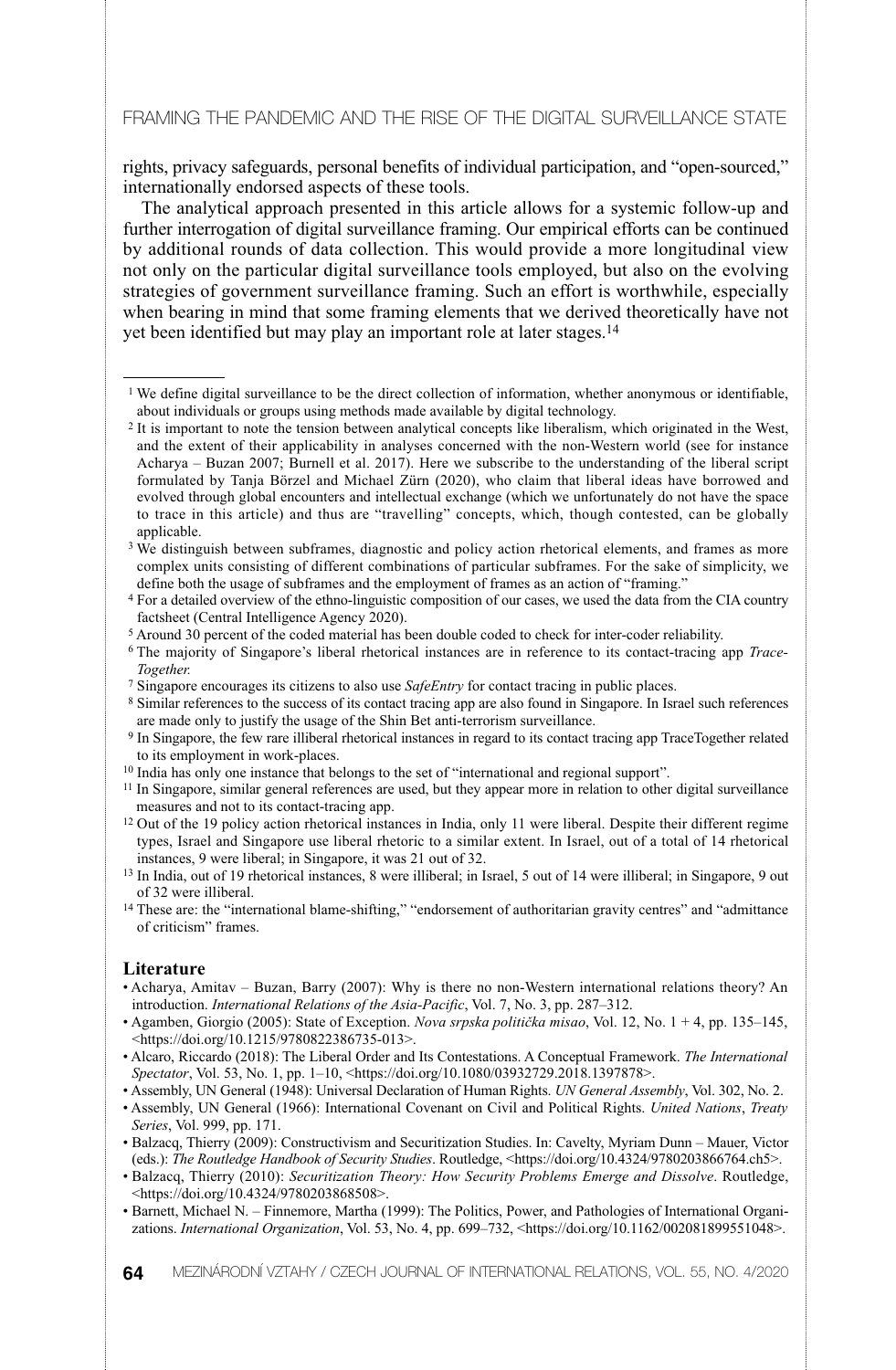- Bartling, Björn Fischbacher, Urs (2012): Shifting the Blame: On Delegation and Responsibility. *The Review of Economic Studies*, Vol. 79, No. 1, pp. 67–87, <https://doi.org/10.1093/restud/rdr023>.
- Berlin, Isaiah (1979): *Essays in the History of Ideas*. London: Pimlico.
- Bermeo, Nancy (2016): On Democratic Backsliding. *Journal of Democracy*, Vol. 27, No. 1, pp. 5–19, <https://doi.org/10.1353/jod.2016.0012>.
- Börzel, Tanja A. Zürn, Michael (2020): *Contestations of the Liberal Script. A Research Program* (No. 1). SCRIPTS Working Paper Series. Berlin: Freie Universität Berlin, <https://www.scripts-berlin.eu/publications/ Publications-PDF/SCRIPTS-WP1\_final.pdf>.
- Burnell, Peter J. Rakner, Lise Randall, Vicky (2017): *Politics in the developing world*. Oxford University Press, <https://doi.org/10.1093/hepl/9780198737438.001.0001>.
- Caman, Mehmet Efe (2019): Authoritarianization and Human Rights in Turkey: How the AKP Legitimizes Human Rights Violations. *Human Rights in Turkey: A Fading of Democracy* (to be published).
- Cath, Corinne Wachter, Sandra Mittelstadt, Brent Taddeo, Mariarosaria Floridi, Luciano (2018): Artificial Intelligence and the 'Good Society': the US, EU, and UK Approach. *Science and Engineering Ethics*, Vol. 24, No. 2, pp. 505–528, <https://doi.org/10.1007/s11948-017-9901-7>.
- Chang, Johannes Han-Yin (2003): Culture, State and Economic Development in Singapore. *Journal of Contemporary Asia*, Vol. 33, No. 1, pp. 85-105, <https://doi.org/10.1080/00472330380000071>.
- Collier, David Levitsky, Steven (1997): Democracy with Adjectives: Conceptual Innovation in Comparative Research. *World Politics*, Vol. 49, No. 3, pp. 430–451, <https://doi.org/10.1353/wp.1997.0009>.
- Coombs, W. Timothy (2010): Parameters for Crisis Communication. In: Coombs, W. Timothy Holladay, Sherry J. (eds.): *The Handbook of Crisis Communication. Blackwell Publishing*, pp. 17–53, <https://doi.org/ 10.1002/9781444314885.ch1>.
- Dahl, Robert Alan (1973): *Polyarchy: Participation and opposition*. Yale University Press.
- Donnelly, Faye (2013): *Securitization and the Iraq War: The Rules of Engagement in World Politics*. Routledge, <https://doi.org/10.4324/9780203710494>.
- Entman, Robert M. (1993): Framing: Toward Clarification of a Fractured Paradigm, *Journal of Communication*, Vol. 43, No. 4, pp. 51–58, <https://doi.org/10.1111/j.1460-2466.1993.tb01304.x>.
- Finnemore, Martha Sikkink, Kathryn (1998): International Norm Dynamics and Political Change. *International Organization*, pp. 887–917, <https://doi.org/10.1162/002081898550789>.
- Fishman, Robert M. (1990): Rethinking State and Regime: Southern Europe's Transition to Democracy. *World Politics*, Vol. 42, No. 3, pp. 422–440, <https://doi.org/10.2307/2010418>.
- Foucault, Michel (2012): *Discipline and Punish: The Birth of the Prison*. Vintage.
- Freeden, Michael Stears, Marc (2013): Liberalism. In: Freeden, Michael Stears, Marc (eds.): *The Oxford* Handbook of Political Ideologies. Oxford University Press, <https://doi.org/10.1093/oxfordhb/97801995859 77.001.0001>.
- Freedom House (2014): *Freedom in the World 2014: The Annual Survey of Political Rights and Civil Liberties*. Rowman & Littlefield.
- Freedom House (2019): Democracy in Retreat: Freedom in the World 2019. *Freedom House*.
- Friedman, Milton (1962): *Capitalism and Freedom*. University of Chicago Press.
- Glaser, Barney G. Strauss, Anselm L. (1967): *The Discovery of Grounded Theory: Strategies for Qualitative Research*. New York: Adline de Gruyter.
- Halbfinger, David M. Kershner, Isabel Bergman, Ronen (2020): To Track Coronavirus, Israel Moves to Tap Secret Trove of Cellphone Data. *The New York Times*, 16. 3. 2020, <https://www.nytimes.com/2020/03/ 16/world/middleeast/israel-coronavirus-cellphone-tracking.html>.
- Hartmann, Hauke (2020): High Vulnerability to Crisis: The Results of the BTI 2020 in the Context of COVID-19. BertelsmannStiftung Policy Brief 2020/01.
- Hayek, Friedrich August (1944): *The Road to Serfdom*. Routledge.
- Heinkelmann-Wild, Tim Zangl, Bernhard (2019): Multilevel Blame Games: Blame-Shifting in the European Union. *Governance*, <https://doi.org/10.1111/gove.12459>.
- Heydemann, Steven (2007): *Upgrading Authoritarianism in the Arab World*. Saban Center for Middle East Policy at the Brookings Institution.
- Hood, Christopher (2002): The Risk Game and the Blame Game. *Government and Opposition*, Vol. 37, No. 1, pp. 15–37, <https://doi.org/10.1111/1477-7053.00085>.
- Hsieh, Hsiu-Fang Shannon, Sarah E. (2005): Three Approaches to Qualitative Content Analysis. *Qualitative Health Research*, Vol. 15, No. 9, pp. 1277-1288, <https://doi.org/10.1177/1049732305276687>
- Ikenberry, G. John (2009): Liberal Internationalism 3.0: America and the Dilemmas of Liberal World Order. *Perspectives on Politics*, pp. 71–87, <https://doi.org/10.1017/S1537592709090112>.
- Keohane, Robert O. Nye Jr, Joseph S. (1973): Power and Interdependence. *Surviva*l, Vol. 15, No. 4, pp. 158–165, <https://doi.org/10.1080/00396337308441409>.
- Keremog˘lu, Eda Weidmann, Nils B. (2020): How Dictators Control the Internet: A Review Essay. *Comparative Political Studies*, Vol. 53, No. 10–11, pp. 1690–1703, <https://doi.org/10.1177/0010414020912278>.
- Kneuer, Marianne Demmelhuber, Thomas (2016): Gravity Centres of Authoritarian Rule: A Conceptual Approach. *Democratization*, Vol. 23, No. 5, pp. 775-796, <https://doi.org/10.1080/13510347.2015.1018898>.
- Lasswell, Harold (1936): *Politics: Who Gets What, When, How*. New York: Meridian.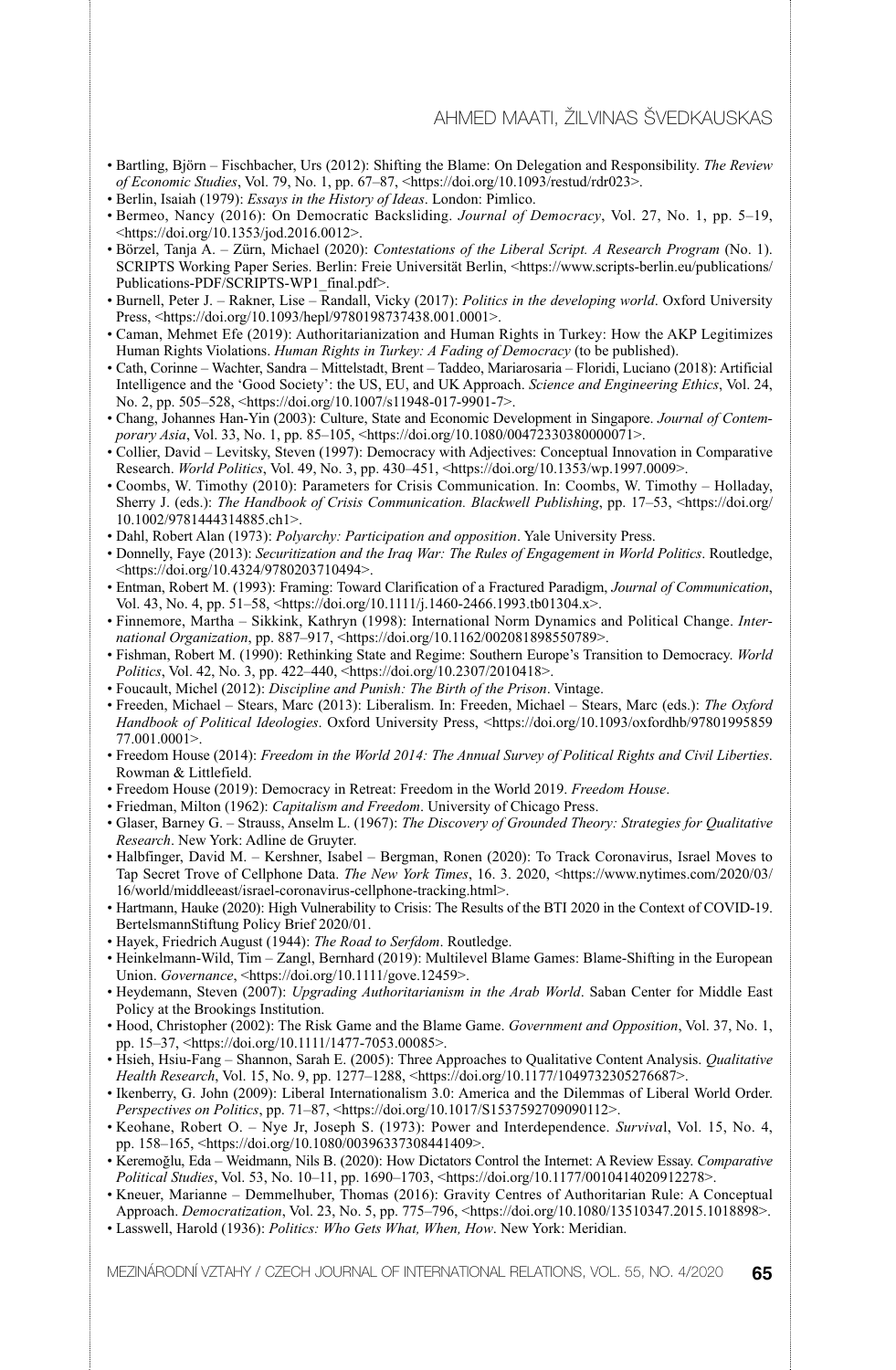- Levitsky, Steven Way, Lucan A. (2010): *Competitive Authoritarianism: Hybrid Regimes after the Cold War*. Cambridge University Press, <https://doi.org/10.1017/CBO9780511781353>.
- Levy, Steven (n.d.): Bill Gates on Covid: Most US Tests Are 'Completely Garbage.' *Wired*, n.d., <https://www. wired.com/story/bill-gates-on-covid-most-us-tests-are-completely-garbage/>.
- Lewis, David G. (2020): *Russia's New Authoritarianism: Putin and the Politics of Order*. Edinburgh University Press.
- Lewis, David G. Heathershaw, John Megoran, Nick (2018): Illiberal Peace? Authoritarian Modes of Conflict Management. *Cooperation and Conflict*, Vol. 53, No. 4, pp. 486–506, <https://doi.org/10.1177/001083671876 5902>.
- Locke, John (1947 [1689]): *Two Treatises of Government*. Hafner Press.
- Lovelace Jr., Berkeley (2020): WHO Warns Coronavirus Vaccine Alone Won't End Pandemic: "We Cannot Go Back to the Way Things Were." CNBC, <https://www.cnbc.com/2020/08/21/who-warns-a-coronavirusvaccine-alone-will-not-end-pandemic.html>.
- Lührmann, Anna Lindberg, Staffan I. (2019): A Third Wave of Autocratization Is Here: What Is New about It? *Democratization*, Vol. 26, No. 7, pp. 1095–1113, <https://doi.org/10.1080/13510347.2019.1582029>.
- Machiavelli, Niccolo (2008 [1532]): *The Prince*. Hackett Publishing. • Makarychev, Andrey (2020): Introduction: "Bad Weather" Regionalism and the Post-Liberal International Order at Europe's Margins. *Polity*, Vol. 52, No. 2, pp. 221–234, <https://doi.org/10.1086/707789>.
- Mayring, Philipp (2004): Qualitative Content Analysis. In: Flick, Uwe von Kardoff, Ernst Steinke, Ines (eds.): *A Companion to Qualitative Research*. Sage.
- Merkel, Wolfgang (2004): Embedded and Defective Democracies. *Democratization*, Vol. 11, No. 5, pp. 33–58, <https://doi.org/10.1080/13510340412331304598>.
- Mill, John Stuart (1859): *On Liberty*. London: John W. Parker and Son.
- Moravcsik, Andrew (1997): Taking Preferences Seriously: A Liberal Theory of International Politics. *International Organization*, Vol. 51, No. 4, pp. 513–553, <https://doi.org/10.1162/002081897550447>.
- Paine, Thomas (1776): *Common Sense: 1776*. Infomotions, Incorporated.
- Privacy International (2020a): Israel: Security Service May Use Patients' Smartphone Data for Contact Tracing. Privacy International, <http://privacyinternational.org/examples/3423/israel-security-service-may-use-patientssmartphone-data-contact-tracing>.
- Privacy International (2020b): Israeli Supreme Court Blocks Use of Cellphone Surveillance for COVID-19 Monitoring. Privacy International, <http://privacyinternational.org/examples/3529/israeli-supreme-court-blocksuse-cellphone-surveillance-covid-19-monitoring>.
- Privacy International (2020c): Singapore Contact Tracing App Uses Phone-to-Phone Bluetooth Connections. Privacy International, <http://privacyinternational.org/examples/3517/singapore-contact-tracing-app-usesphone-phone-bluetooth-connections>.
- Privacy International (2020d): Singapore's Quarantine Enforcement Strips Offender of Residency Rights. Privacy International, <http://privacyinternational.org/examples/3523/singapores-quarantine-enforcementstrips-offender-residency-rights>.
- Privacy International (2020e): India: Andhra Pradesh Develops Tools to Track Infected People and Monitor Quarantine. Privacy International, <http://privacyinternational.org/examples/3623/india-andhra-pradeshdevelops-tools-track-infected-people-and-monitor-quarantine>.
- Raso, Filippo A. Hilligoss, Hannah Krishnamurthy, Vivek Bavitz, Christopher Kim, Levin (2018): *Artificial Intelligence & Human Rights: Opportunities & Risks*. Berkman Klein Center Research Publication, No. 2018–6, <https://doi.org/10.2139/ssrn.3259344>.
- Rawls, John (2005): *Political Liberalism*. Columbia University Press.
- Rein, Martin Schon, Donald (1991): Framing in Policy Discourse. In: Wagner, Peter Weiss, Carol Hirschon Wittrock, Björn – Wollman, Helmut (eds.): *Social Sciences and Modern States: National Experiences and Theoretical Crossroads*. Cambridge University Press, <https://doi.org/10.1017/CBO9780511983993.012>.
- Schedler, Andreas (2013): *The Politics of Uncertainty: Sustaining and Subverting Electoral Authoritarianism.* Oxford University Press, <https://doi.org/10.1093/acprof:oso/9780199680320.001.0001>.
- Schmitt, Carl (1922): *Politische Theologie: Vier Kapitel zur Lehre von der Souveränität*. München: Duncker & Humblot.
- Schmitt, Carl (1932): *Der Begriff des Politischen*. München: Duncker & Humblot.
- Schmitter, Philippe C. (1995): II. More Liberal, Preliberal, or Postliberal*? Journal of Democracy*, Vol. 6, No. 1, pp. 15–22, <https://doi.org/10.1353/jod.1995.0019>.
- Schwarz, Andreas Seeger, Matthew W. Auer, Claudia (2016): Significance and Structure of International Risk and Crisis Communication Research: Toward an Integrative Approach. In: Schwarz, Andreas – Seeger, Matthew W. – Auer, Claudia (eds.): *The Handbook of International Crisis Communication Research*. Hoboken, NJ: John Wiley & Sons, Inc, pp. 1–10, <doi:10.1002/9781118516812.ch1>.
- Scudellari, Megan (2020): How the Pandemic Might Play Out in 2021 and Beyond. *Nature*, Vol. 584, No. 7819, pp. 22–25, <doi:10.1038/d41586-020-02278-5>.
- Smith, Adam (1776): *The Wealth of Nations: An Inquiry into the Nature and Causes of the Wealth of Nations*. London: W. Strahan and T. Cadell, <https://doi.org/10.1093/oseo/instance.00043218>.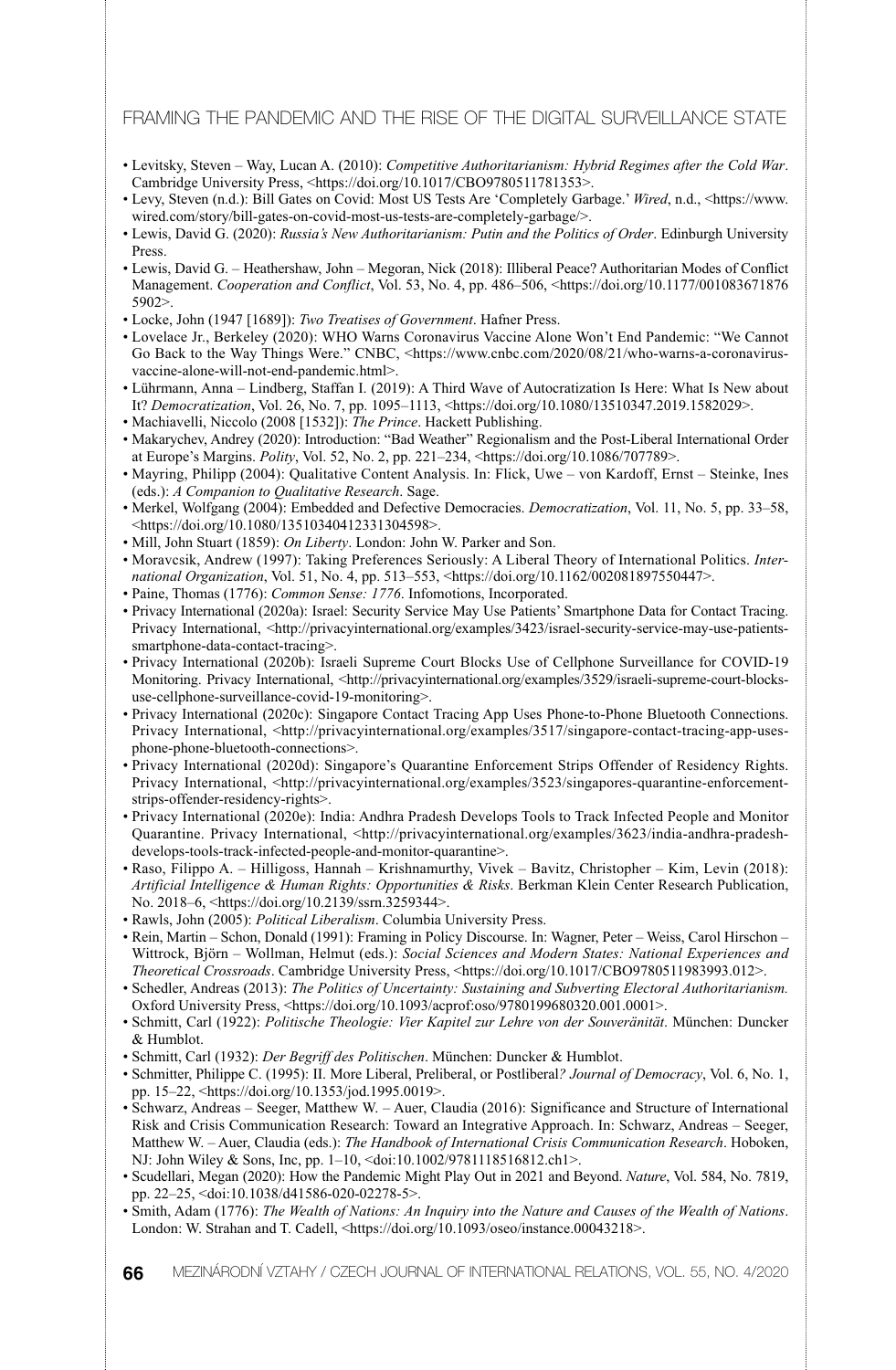- Snow, David A. Benford, Robert D. (1988): Ideology, Frame Resonance, and Participant Mobilization. *International Social Movement Research*, Vol. 1, No. 1, pp. 197–217.
- Strauss, Anselm Corbin, Juliet (1998): *Basics of Qualitative Research: Techniques and Procedures for Developing Grounded Theory*. SAGE Publications, Inc.
- Stråth, Bo (2013): Ideology and Conceptual History. In: Freeden, Michael Stears, Marc (eds.): *The Oxford Handbook of Political Ideologies*. Oxford University Press, <doi:10.1093/oxfordhb/9780199585977.013.00  $13>$
- UNDP (1994): *Human Development Report 1994: New Dimensions of Human Security*. NY: Oxford University Press.
- van Baar, Huub Ivasiuc, Ana Kreide, Regina (2019): *The Securitization of the Roma in Europe*. Springer International Publishing, <https://doi.org/10.1007/978-3-319-77035-2>.
- Von Mises, Ludwig (1912): *Theorie des Geldes und der Umlaufsmittel*. Leipzig: Verlag von Duncker & Humblot.
- Wæver, Ole (1993): *Securitization and Desecuritization*. Centre for Peace and Conflict Research Copenhagen.
- Walt, Stephen M. (2011): The End of the American Era. *The National Interest*, No. 116, pp. 6–16.
- Watson, Scott D. (2012): 'Framing' the Copenhagen School: Integrating the Literature on Threat Construction. *Millennium*, Vol. 40, No. 2, pp. 279–301, <https://doi.org/10.1177/0305829811425889>.
- Wooden, Amanda E. (2014): Kyrgyzstan's Dark Ages: Framing and the 2010 Hydroelectric Revolution. *Central Asian Survey*, Vol. 33, No. 4, pp. 463–481, <https://doi.org/10.1080/02634937.2014.989755>.
- Zito, Anthony (2011): Policy Framing. In: Badie, Bertrand Berg-Schlosser, Dirk Morlino, Leonardo (eds.): *International Encyclopedia of Political Science*. London: Sage, pp. 1924–1928, <https://doi.org/10.4135/978 1412959636.n445>.
- Zuboff, Shoshana (2019): *The Age of Surveillance Capitalism: The Fight for a Human Future at the New Frontier of Power*. Profile Books.

#### **Documents**

- Carnegie Endowment (2019): A.I Global Surveillance Index. Carnegie Endowment for International Peace, <https://carnegieendowment.org/2019/09/17/global-expansion-of-ai-surveillance-pub-79847>.
- Central Intelligence Agency (2020): *The World Factbook*. The Central Intellegence Unit, <https://www.cia. gov/library/publications/the-world-factbook/geos/is.html>.
- Enterprise Singapore (2020): Advisory for Phase 2 Re-opening of Food & Beverage Establishments, <https:// www.enterprisesg.gov.sg/media-centre/media-releases/2020/july/advisory-for-phase-2-re-opening-of-foodbeverage-establishments>.
- Global Centre for Technology, Innovation and Sustainable Development (2020): COVID-19 Open-Source Digital Toolkit, <https://sgtechcentre.undp.org/content/sgtechcentre/en/home/digital-tools-for-covid-19.html>.
- Government of India (2020a): Aarogya Setu Privacy Policy. Aarogya Setu website, <https://static.mygov.in/ rest/s3fs-public/mygov\_159051645651307401.pdf>.
- Government of India (2020b): Aarogya Setu Mobile App. MyGov, <https://mygov.in/hi/aarogya-setu-app/>.
- GovTech Singapore (2020a): 9 Geeky Myth-Busting Facts You Need to Know about TraceTogether, <https:// www.tech.gov.sg/media/technews/geeky-myth-busting-facts-you-need-to-know-about-tracetogether>.
- GovTech Singapore (2020b): TraceTogether Behind the Scenes Look at Its Development Process, <https:// www.tech.gov.sg/media/technews/tracetogether-behind-the-scenes-look-at-its-development-process>.
- GovTech Singapore (2020c): 6 Things about OpenTrace, the Open-Source Code Published by the TraceTogether Team, <https://www.tech.gov.sg/media/technews/six-things-about-opentrace>.
- GovTech Singapore (2020d): Tech Tips to Beat COVID-19 Blues Part 1, <https://www.tech.gov.sg/media/ technews/tech-tips-to-beat-covid-blues-part1>.
- GovTech Singapore (2020e): Tech Tips to Beat COVID-19 Blues Part 2, <https://www.tech.gov.sg/media/ technews/tech-tips-to-beat-covid-blues-part2>.
- GovTech Singapore (2020f): Two Reasons Why Singapore Is Sticking with TraceTogether's Protocol, <https:// www.tech.gov.sg/media/technews/two-reasons-why-singapore-sticking-with-tracetogether-protocol>.
- GovTech Singapore (2020): Responding to COVID-19 with Tech, <https://www.tech.gov.sg/products-andservices/responding-to-covid-19-with-tech/>.
- Gross, Judah Ari (2020): Shin Bet Says It Found 500 Coronavirus Carriers with Its Mass Surveillance. *The Times of Israel*, 26. 3. 2020, <https://www.timesofisrael.com/shin-bet-says-it-found-500-coronavirus-carrierswith-its-mass-surveillance/>.
- Israel Ministry of Foreign Affairs (2020): PM Netanyahu's Statement with the Health and Finance Ministry Director Generals, <https://mfa.gov.il/MFA/PressRoom/2020/Pages/PM-Netanyahu-s-statement-with-the-Health-and-Finance-Ministry-director-generals-18-April-2020.aspx>.
- ITU (2017): *ITU | 2017 Global ICT Development Index* (Index). The Telecommunication Development Sector, <https://www.itu.int/net4/ITU-D/idi/2017/index.html>.
- Lis, Jonathan (2020): Israel Extends Security Service Tracking of Coronavirus Cases for Three More Weeks. *Haaretz.com*, 27. 5. 2020, <https://www.haaretz.com/israel-news/.premium-israel-extends-security-servicetracking-of-coronavirus-cases-for-three-more-weeks-1.8875700>.

MEZINÁRODNÍ VZTAHY / CZECH JOURNAL OF INTERNATIONAL RELATIONS, VOL. 55, NO. 4/2020 **67**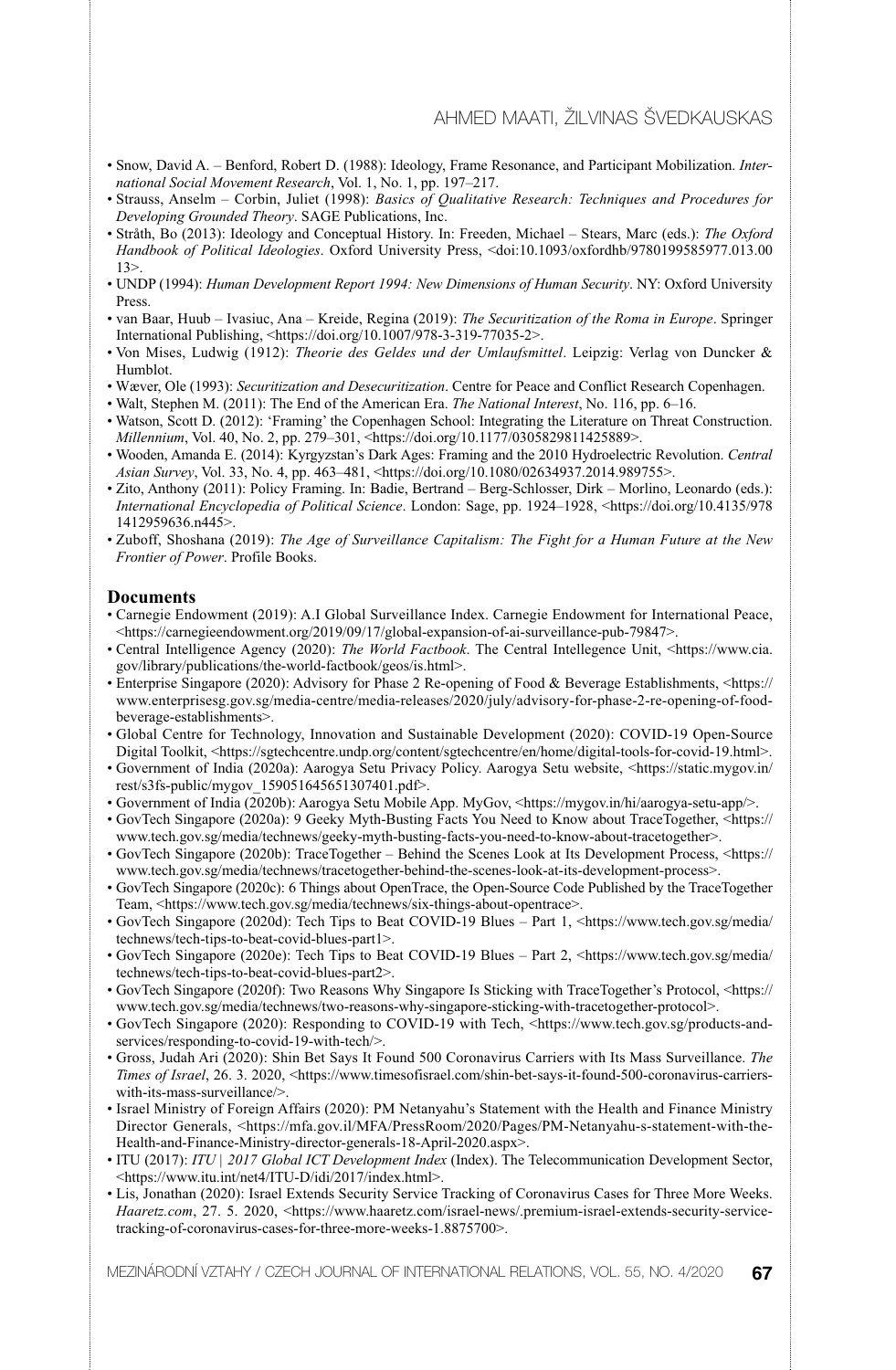- Ministry of Civil Aviation (2020): Conditional Exemption to Government Entities for COVID-19 Related Drone/RPAS Operations via GARUD Portal, <pib.gov.in/Pressreleaseshare.aspx?PRID=1621250>.
- Ministry of Electronics & IT (2020a): AarogyaSetu: A Multi-dimensional Bridge, <pib.gov.in/Pressreleaseshare. aspx?PRID=1610301>.
- Ministry of Electronics & IT (2020b): Government of India Launches ArogyaSetu App to Track Covid 19 Infection, <pib.gov.in/Pressreleaseshare.aspx?PRID=1610326>.
- Ministry of Electronics & IT (2020c): Shri Ravi Shankar Prasad Appreciated the Efforts of All States and UT in the Fight against Covid19, <pib.gov.in/Pressreleaseshare.aspx?PRID=1619105>.
- Ministry of Electronics & IT (2020d): Use Aarogya Setu Effectively: MoS Dhotre Asks District Collectors, <pib.gov.in/Pressreleaseshare.aspx?PRID=1630734>.
- Ministry of Health (2020a): HaMagen The Ministry of Health App for Fighting the Spread of Coronavirus, <https://govextra.gov.il/ministry-of-health/hamagen-app/download-en/>.
- Ministry of Health (2020b): The Ministry of Health Launches "HAMAGEN" an App to Prevent the Spread of Coronavirus. GOV.IL, <https://www.gov.il/en/departments/news/2203202004>.
- Ministry of Health (2020c): A New Application for Information and Support Regarding the COVID-19 Outbreak. Press Releases, <https://www.health.gov.il/English/News\_and\_Events/Spokespersons\_Messages/Pages/04032 020\_8.aspx>.
- Ministry of Health and Family Welfare (2020a): Updates on COVID-19, <pib.gov.in/Pressreleaseshare.aspx? PRID=1612639>.
- Ministry of Health and Family Welfare (2020b): Updates on COVID-19, <pib.gov.in/Pressreleaseshare.aspx? PRID=1614031>.
- Ministry of Health and Family Welfare (2020c): Updates on COVID-19, <pib.gov.in/Pressreleaseshare.aspx? PRID=1614366>.
- Ministry of Health and Family Welfare (2020d): Updates on COVID-19, <pib.gov.in/Pressreleaseshare.aspx? PRID=1617851>.
- Ministry of Health and Family Welfare (2020e): Dr. Harsh Vardhan Reviews Preparedness and Containment Measures Taken for the Management of COVID-19 in Madhya Pradesh through Video Conferencing, <pib.gov. in/Pressreleaseshare.aspx?PRID=1620931>.
- Ministry of Health and Family Welfare (2020f): GoM Reviews Current Status, Preparedness and Actions for Management of COVID-19, <pib.gov.in/Pressreleaseshare.aspx?PRID=1621207>.
- Ministry of Health and Family Welfare (2020g): Updates on COVID-19, <pib.gov.in/Pressreleaseshare.aspx? PRID=1621216>.
- Ministry of Health and Family Welfare (2020h): Aarogya Setu IVRS Services Implemented to Cater to People Having Feature Phone or Landline, <pib.gov.in/Pressreleaseshare.aspx?PRID=1621368>.
- Ministry of Health and Family Welfare (2020i): Dr. Harsh Vardhan Reviews Preparedness and Containment Measures Taken for COVID-19 Management in Gujarat and Maharashtra through Video Conferencing, <pib. gov.in/Pressreleaseshare.aspx?PRID=1621455>.
- Ministry of Health and Family Welfare (2020j): Dr. Harsh Vardhan Engages with Himachal Pradesh, Uttarakhand and UTs of Jammu-Kashmir and Ladakh to Review Preparedness and Containment Measures Taken for COVID-19 Management, <pib.gov.in/Pressreleaseshare.aspx?PRID=1623292>.
- Ministry of Health and Family Welfare (2020k): Dr. Harsh Vardhan Engages with Punjab to Review Preparedness and Containment Measures Taken for COVID-19 Management, <pib.gov.in/Pressreleaseshare.aspx? PRID=1623551>.
- Ministry of Health and Family Welfare (2020l): Dr. Harsh Vardhan: Physical Distancing and Behavior Etiquettes Are Potent 'Social Vaccines' for Battling COVID-19, <pib.gov.in/Pressreleaseshare.aspx?PRID=1624705>.
- Ministry of Health and Family Welfare (2020m): Intensified Surveillance, Contact Tracing and Risk Communication to Be Undertaken in Densely Populated Urban Settlements: Health Ministry Guidelines, <pib.gov.in/ Pressreleaseshare.aspx?PRID=1625683>.
- Ministry of Health and Family Welfare (2020n): Updates on COVID-19, <pib.gov.in/Pressreleaseshare.aspx? PRID=1626139>.
- Ministry of Home Affairs (2020a): Extension of Lockdown for a Further Period of Two Weeks with Effect from May 4, 2020, <pib.gov.in/Pressreleaseshare.aspx?PRID=1620095>.
- Ministry of Home Affairs (2020b): Extension of Lockdown up to May 31, 2020, <pib.gov.in/Pressreleaseshare. aspx?PRID=1624763>.
- Ministry of Home Affairs (2020c): New Guidelines to Fight COVID-19 to Be Effective from 1st June 2020, <pib.gov.in/Pressreleaseshare.aspx?PRID=1627965>.
- Ministry of Housing & Urban Affairs (2020a): Smart City Missions Integrated Data? Dashboards Being Used at Command and Control Centers to Monitor COVID-19, <pib.gov.in/Pressreleaseshare.aspx?PRID=16115 92>.
- Ministry of Housing & Urban Affairs (2020b): MoHUA Launches Revised Version of Swachhata App to Handle Queries Specific to COVID 19, <pib.gov.in/Pressreleaseshare.aspx?PRID=1612458>.
- Ministry of Housing & Urban Affairs (2020c): Smart Cities Use Latest Technology for Covid-19 Awareness and Safety of People, <pib.gov.in/Pressreleaseshare.aspx?PRID=1614467>.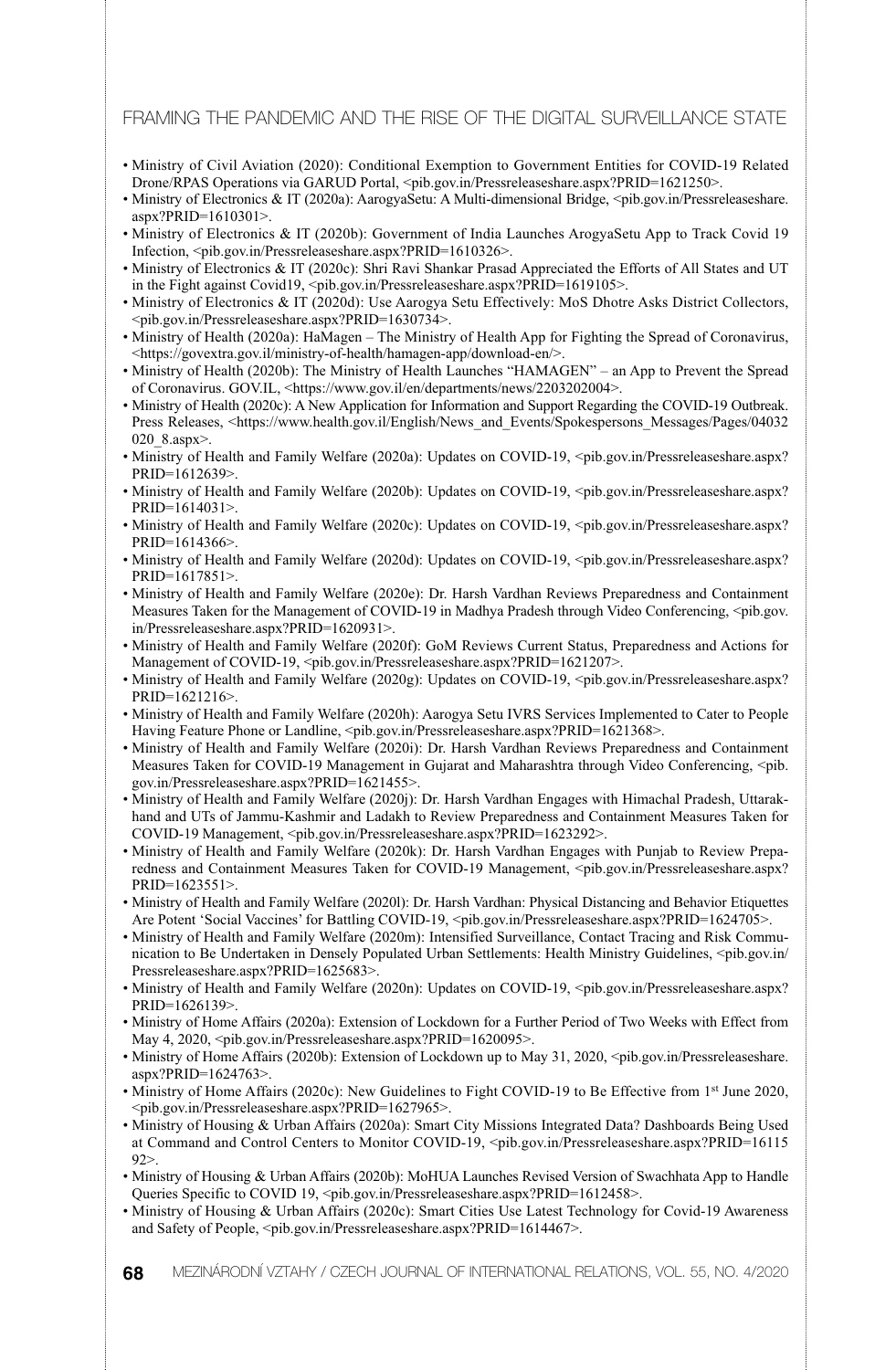- Ministry of Housing & Urban Affairs (2020d): Strategies and Solutions Employed by PCMC to Counter the COVID-19 Pandemic, <pib.gov.in/Pressreleaseshare.aspx?PRID=1614310>.
- Ministry of Housing & Urban Affairs (2020e): Chandigarh City Uses Vehicle Tracking Applications and GPS Enabled Smart Watches for Waste Collection Drivers in Its Fight against Covid-19, <pib.gov.in/Pressrelease share.aspx?PRID=1616393>.
- Ministry of Housing & Urban Affairs (2020f): Pune's Mobile App Saiyam Tracks Home Quarantined Citizens, <pib.gov.in/Pressreleaseshare.aspx?PRID=1616686>.
- Ministry of Housing & Urban Affairs (2020g): Pimpri Chinchwad COVID-19 War Room Leverages Technology and Uses Data Tracking for Effective Decision Making, <pib.gov.in/Pressreleaseshare.aspx?PRID=1617889>.
- Ministry of Housing & Urban Affairs (2020h): Visakhapatnam Smart City Operations Centre Functions round the Clock for Covid-19 Management, <pib.gov.in/Pressreleaseshare.aspx?PRID=1620002>.
- Ministry of Housing & Urban Affairs (2020i): Nashik Smart City Initiatives Such as Mobile Applications and Body Sanitization Machines Strengthen the City's Fight against Covid-19, <pib.gov.in/Pressreleaseshare.aspx? PRID=1621809>.
- Ministry of Housing & Urban Affairs (2020j): Dehradun Smart City Takes Measures Including Integrated Command and Control Centre, CCTVs and Lockdown Passes to Combat COVID-19, <pib.gov.in/Pressrelease share.aspx?PRID=1622892>.
- Ministry of Housing & Urban Affairs (2020k): Ajmer Smart City's War Room Instrumental in Fight against Covid-19, <pib.gov.in/Pressreleaseshare.aspx?PRID=1626401>.
- Ministry of Housing & Urban Affairs (2020l): Surat Smart City Takes Key IT Initiatives in COVID-19 Management and Containment, <pib.gov.in/Pressreleaseshare.aspx?PRID=1627638>.
- Ministry of Manpower (2020): Entry Approval and Stay-Home Notice Requirements for All New and Returning Foreign Domestic Workers. Ministry of Manpower Singapore, <https://www.mom.gov.sg/newsroom/pressreleases/2020/0315-entry-approval-and-shn-requirements-for-all-new-and-returning-foreign-domesticworkers>.
- Ministry of Science & Technology (2020a): India's S&T Institutions Raise Their Game against COVID-19, <pib.gov.in/Pressreleaseshare.aspx?PRID=1611541>.
- Ministry of Science & Technology (2020b): Integrated Geospatial Platform to Help Area-Specific Strategies & Decisions in COVID-19 Outbreak, <pib.gov.in/Pressreleaseshare.aspx?PRID=1614808>.
- Ministry of Science & Technology (2020c): Digital Surveillance to Monitor and Control COVID-19 Spread, <pib.gov.in/Pressreleaseshare.aspx?PRID=1617891>.
- Ministry of Science & Technology (2020d): Internet of Drones Platform by DST-Funded Start-Up FlytBase Enables Aerial Monitoring by Police Forces during COVID-19 Lockdown, <pib.gov.in/Pressreleaseshare.aspx? PRID=1621342>.
- Ministry of Science & Technology (2020e): TDB Approves Technologies to Augment India's Efforts to Combat COVID 19, <pib.gov.in/Pressreleaseshare.aspx?PRID=1624707>.
- National Environment Agency (2020): Safe Management Measures in Phase 2 at Hawker Centres and Markets, <https://www.nea.gov.sg/media/news/advisories/index/safe-management-measures-in-phase-2-at-hawkercentres-and-markets>.
- Prime Minister's Office (2020a): PM Netanyahu at Joint Statements with Finance Minister Moshe Kahlon. GOV.IL, <https://www.gov.il/en/departments/news/event\_statement160320>.
- Prime Minister's Office (2020b): PM Netanyahu's Remarks at the Joint Statements with the Health Ministry Director General and the Health Ministry Director of Public Health Services. GOV.IL, <https://www.gov.il/en/departments/news/event\_statement170320>.
- Prime Minister's Office (2020c): PM Netanyahu's Remarks at the Joint Statements with Health Minister Yaakov Litzman and Health Ministry Director General Moshe Bar Siman Tov on the Coronavirus. GOV.IL, <https://www.gov.il/en/departments/news/event\_statement190320>.
- Prime Minister's Office (2020d): PM interacts with Central Ministers, <pib.gov.in/Pressreleaseshare.aspx? PRID=1611614>.
- Prime Minister's Office (2020e): PM Addresses the Nation for 4th Time in 4 Weeks in India's Fight against COVID-19, <pib.gov.in/Pressreleaseshare.aspx?PRID=1614255>.
- Prime Minister's Office (2020f): Life in the Era of COVID-19, <pib.gov.in/Pressreleaseshare.aspx?PRID=16 16108>.
- Prime Minister's Office (2020g): PM Interacts with CMs to Plan ahead for Tackling COVID-19, <pib.gov.in/ Pressreleaseshare.aspx?PRID=1618628>.
- Prime Minister's Office (2020h): Prime Minister's Interaction with Mr. Bill Gates, <pib.gov.in/Pressreleaseshare. aspx?PRID=1623944>.
- Prime Minister's Office (2020i): PM Holds Interaction with CMs to Discuss Situation Emerging Post Unlock 1.0, <pib.gov.in/Pressreleaseshare.aspx?PRID=1631923>.
- Prime Minister's Office (2020j): PM Holds Second Part of Interaction with CMs to Discuss Situation Post Unlock 1.0, <pib.gov.in/Pressreleaseshare.aspx?PRID=1632116>.
- Prime Minister's Office (2020k): PM Netanyahu Holds Coronavirus Conference Call with European Leaders. GOV.IL, <https://www.gov.il/en/departments/news/event\_conference090320>.

MEZINÁRODNÍ VZTAHY / CZECH JOURNAL OF INTERNATIONAL RELATIONS, VOL. 55, NO. 4/2020 **69**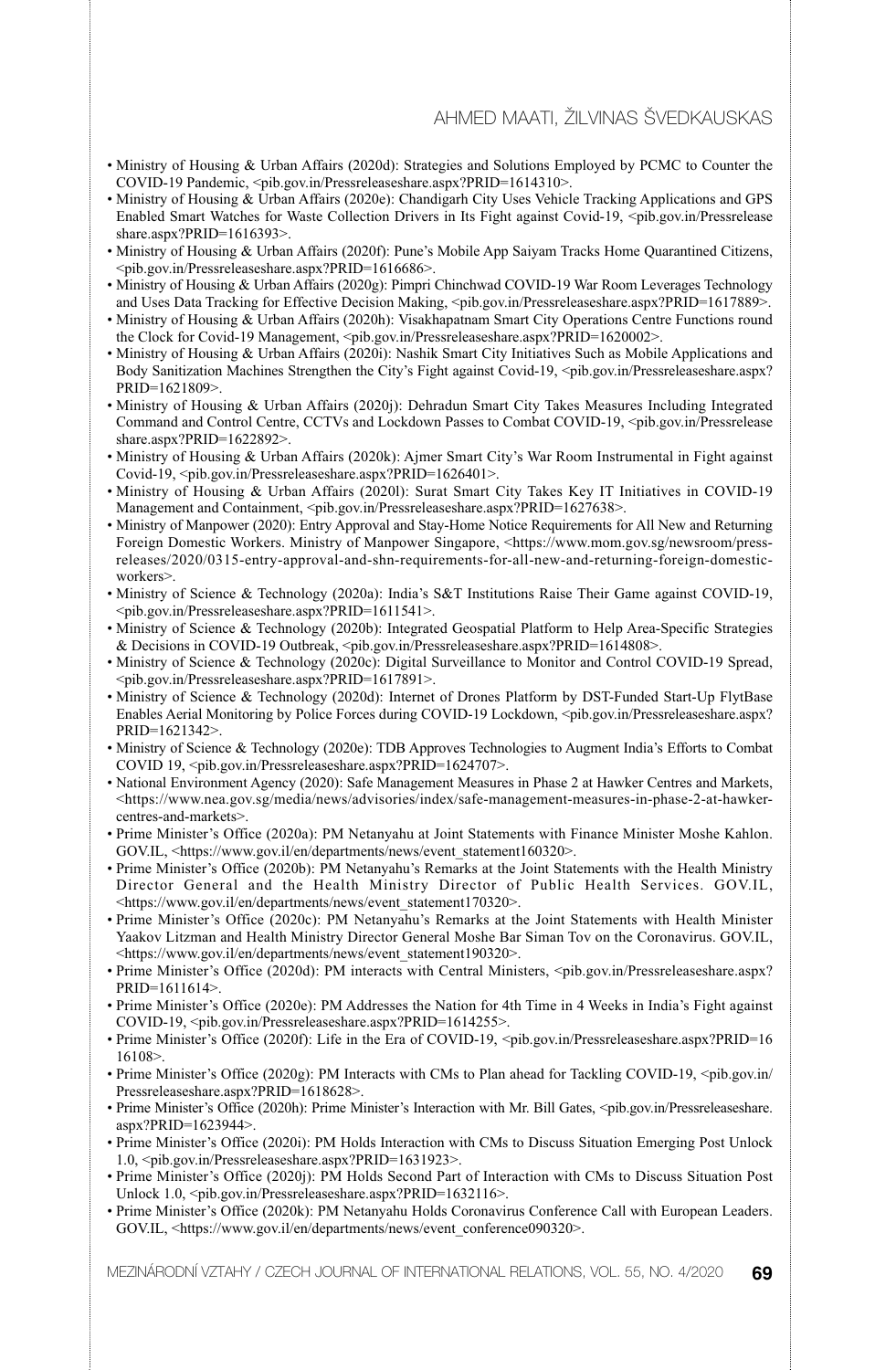- Prime Minister's Office Singapore (2020a): PMO | PM Lee Hsien Loong at the Special ASEAN Summit on COVID-19, <http://www.pmo.gov.sg/Newsroom/PM-Lee--Intervention-Special-ASEAN-Summit-on-COVID-19-2020>.
- Prime Minister's Office Singapore (2020b): PMO | National Broadcasts from 7 June to 20 June 2020, <http://www.pmo.gov.sg/Newsroom/SECURING-SINGAPORE-FUTURE-IN-A-POST-COVID-19- WORLD>
- Singapore Government Agency (2020a): TraceTogether, Safer Together, <https://www.tracetogether.gov.sg/>.
- Singapore Government Agency (2020b): Speech by Mr Lawrence Wong, Minister for National Development, at COVID-19 Press Conference, <http://www.sgpc.gov.sg/media\_releases/mnd/speech/S-20200320-1/>.
- Singapore Government Agency (2020c): Easing Circuit Breaker Measures: How Are We Cautiously Lifting Restrictions? <http://www.gov.sg/article/easing-circuit-breaker-measures-how-are-we-cautiously-liftingrestrictions>.
- Singapore Government Agency (2020d): Digital Contact Tracing Tools Required for All Businesses and Services Operating during Circuit Breaker, <http://www.gov.sg/article/digital-contact-tracing-tools-for-allbusinesses-operating-during-circuit-breaker>.
- Singapore Government Agency (2020e): Safe Management Measures Required at the Workplace after the Circuit Breaker Period, <http://www.gov.sg/article/safe-management-measures-required-at-the-workplaceafter-the-circuit-breaker-period>.
- Singapore Government Agency (2020f): Minister Lawrence Wong: Living with COVID-19, <http://www.gov. sg/article/minister-lawrence-wong-living-with-covid-19>.
- Singapore Government Agency (2020g): COVID-19 Resources, <http://www.gov.sg/article/covid-19 resources>.
- Singapore Government Agency (2020h): Updates to Border Measures for Travellers Entering Singapore, <http://www.gov.sg/article/updates-to-border-measures-for-travellers-entering-singapore>.
- Smart Nation and Digital Government Office (2020): Launch of New App for Contact Tracing, <https://www. smartnation.gov.sg/whats-new/press-releases>.
- UNDP (2020): Singapore's COVID-19 Response Is Seeing Early Results. Here's How. UNDP, <https://www. asia-pacific.undp.org/content/rbap/en/home/blog/2020/singapore\_s-covid-19-response-is-seeing-early-results- -heres-how.html>.
- V-Dem (n.d.): Variable Radar Chart. <https://www.v-dem.net/en/analysis/Radar2Graph/>.
- Winer, Stuart Staff, Toi (2020): High Court: Shin Bet Surveillance of Virus Carriers Must Be Enshrined in Law. The Times of Israel, 26. 4. 2020, <https://www.timesofisrael.com/high-court-shin-bet-surveillance-ofvirus-carriers-must-be-enshrined-in-law/>.
- World Health Organization (2020a): Israel: WHO Coronavirus Disease (COVID-19) Dashboard. WHO Covid-19 Dashboard, <https://covid19.who.int>.
- World Health Organization (2020b): Singapore: WHO Coronavirus Disease (COVID-19) Dashboard. WHO Covid-19 Dashboard, <https://covid19.who.int>.
- World Health Organization (2020): India: WHO Coronavirus Disease (COVID-19) Dashboard. WHO Covid-19 Dashboard, <https://covid19.who.int>.
- Yang, Calvin (2020): Coronavirus: New AI-Driven Temperature Screening Device to Save Time and Manpower. *The Straits Times*, 12. 2. 2020, <https://www.straitstimes.com/singapore/health/coronavirus-new-ai-driventemperature-screening-device-to-save-time-and-manpower>.

#### *Note*

*The authors of this paper would like to thank the editors of the Czech Journal of International Relations and its two anonymous reviewers. We also thank members of the Comparative Middle East Politics chair at the Eberhard-Karls-Universität Tübingen for their constructive criticism, comments and ideas that helped to improve earlier versions of the manuscript.*

## **AUTHOR BOGRAPHIES**

Ahmed Maati is a PhD candidate, a research associate, and a junior lecturer at the department of Political Science at Eberhard-Karls-Universität Tübingen. His research foci include identity and comparative politics of the Middle East, theories of the state, and digital politics. In 2012, Mr. Maati was part of the Volkswagen project *"Arab Youth: From Engagement to Inclusion?"*, in which he conducted field work in Egypt. He concluded his Master's degree in 2015 in the joint program "Comparative and Middle East Politics and Society" (CMEPS) of the American University in Cairo and the Eberhard-Karls-University of Tübingen.